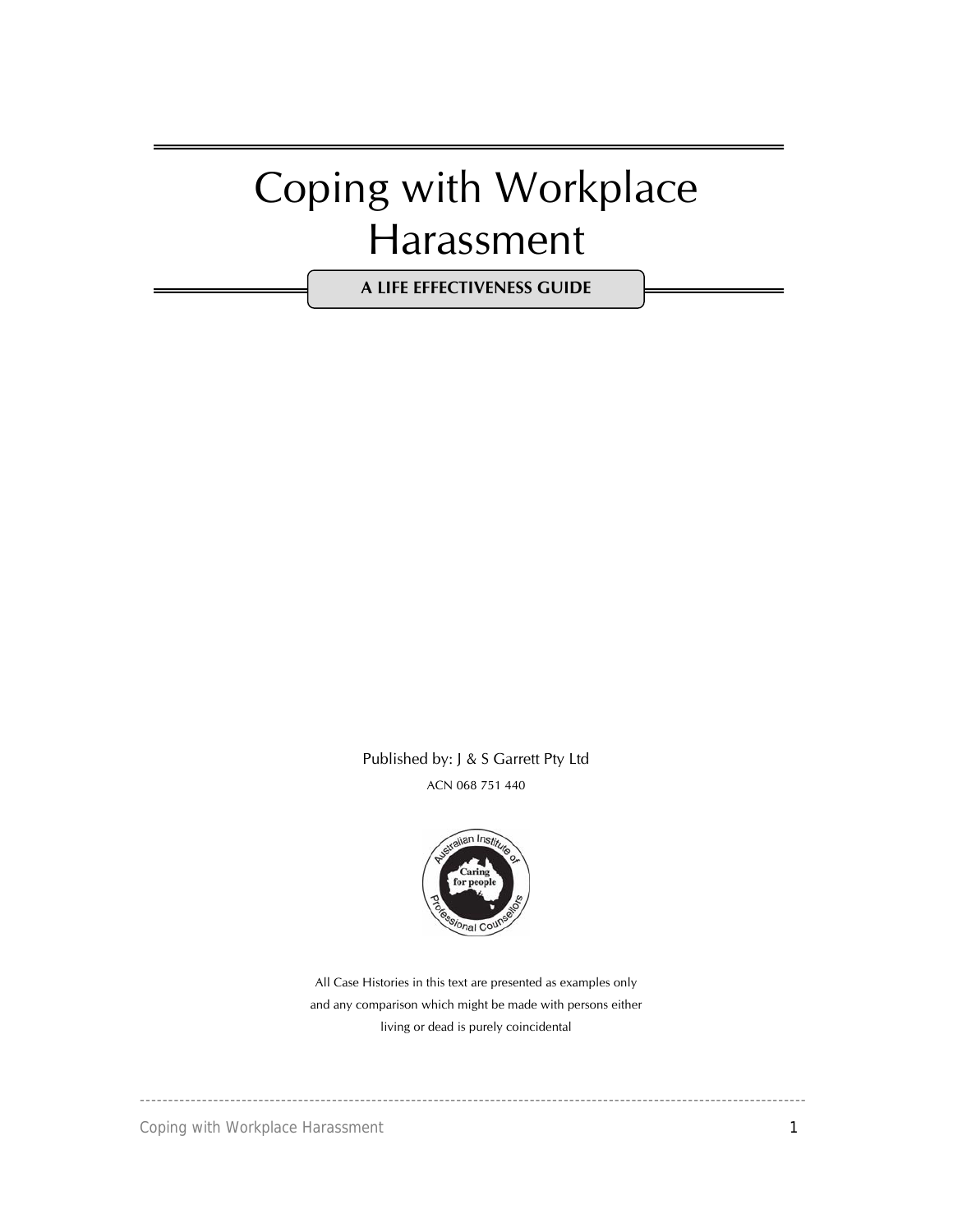# Coping with Workplace Harassment

A LIFE EFFECTIVENESS GUIDE

### **CONTENTS**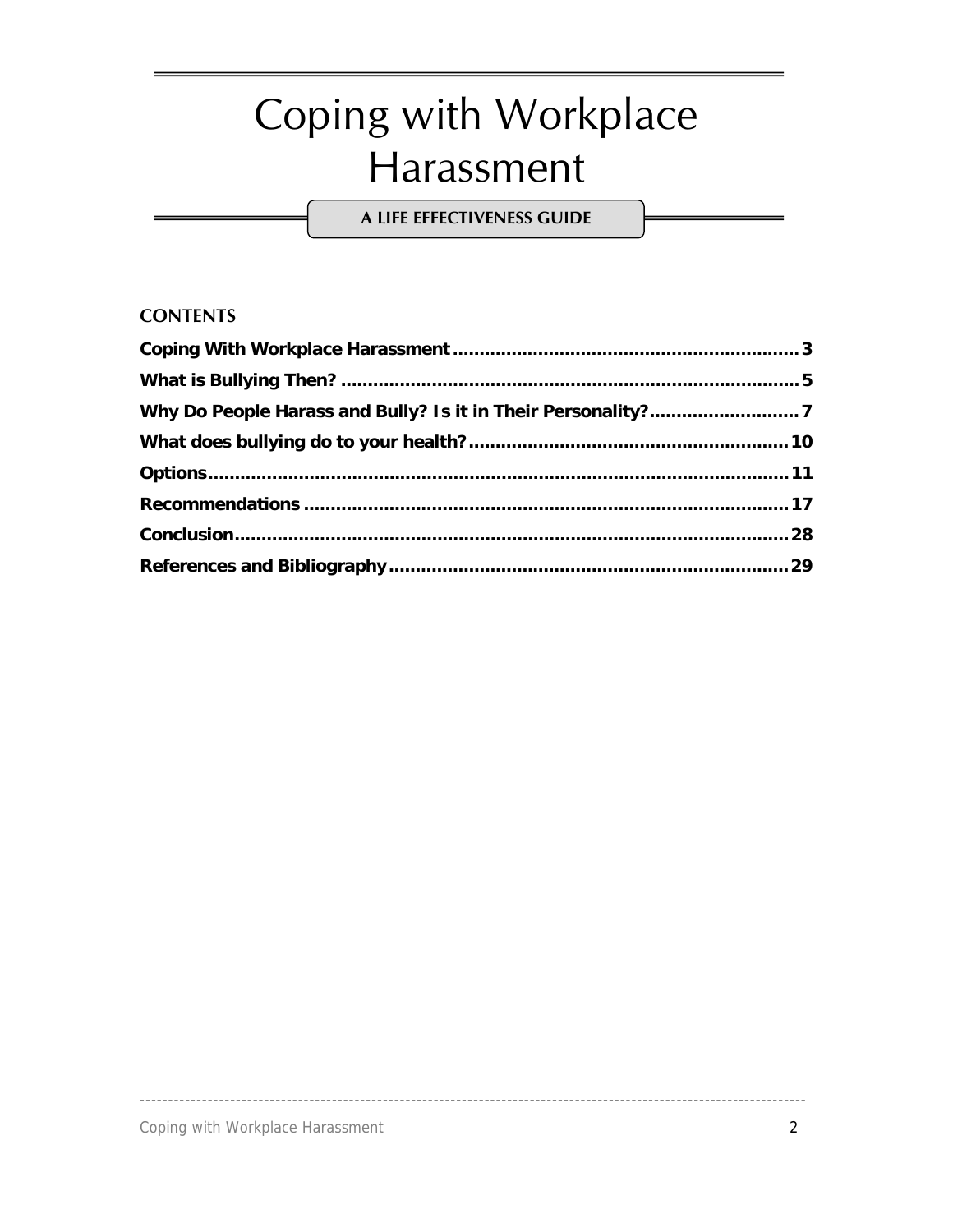# <span id="page-2-0"></span>Coping With Workplace Harassment

"Bullying is a compulsive need to displace aggression and is achieved by the expression of inadequacy (social, personal, interpersonal, behavioural, professional) by projection of that inadequacy onto others through control and subjugation (criticism, exclusion, isolation etc). Bullying is sustained by abdication of responsibility (denial, counteraccusation, pretence of victimhood) and perpetuated by a climate of fear, ignorance, indifference, silence, denial, disbelief, deception, evasion of accountability, tolerance and reward (eg promotion) for the bully." Tim Field, 1999

### • **Understanding the Situation and Theoretical Insights**

Workplace Harassment and bullying in the workplace reflect issues and problems that have been occurring in the broader society for a long period of time. It has taken many years and many court cases to get to the stage where peoples' human rights are protected to the extent that workplaces in Australia for example are required to have special policies in place to prevent harassment (General and sex-based), to provide grievance procedures and processes for dealing with this issue, and to protect the interests of special groups including women and people with various cultural needs. Harassment in itself is difficult to define, because there are so many different ways in which this sort of behaviour can occur and the effects this may have on the victim.

Tim Field ([http://www.bullyonline.org/workbully/amibeing.htm\)](http://www.bullyonline.org/workbully/amibeing.htm) outlined some differences between bullying and harassment. This is recited from his online Web page titled 'Bully Online' – the official web page for The UK National Workplace Bullying Advice Line as follows: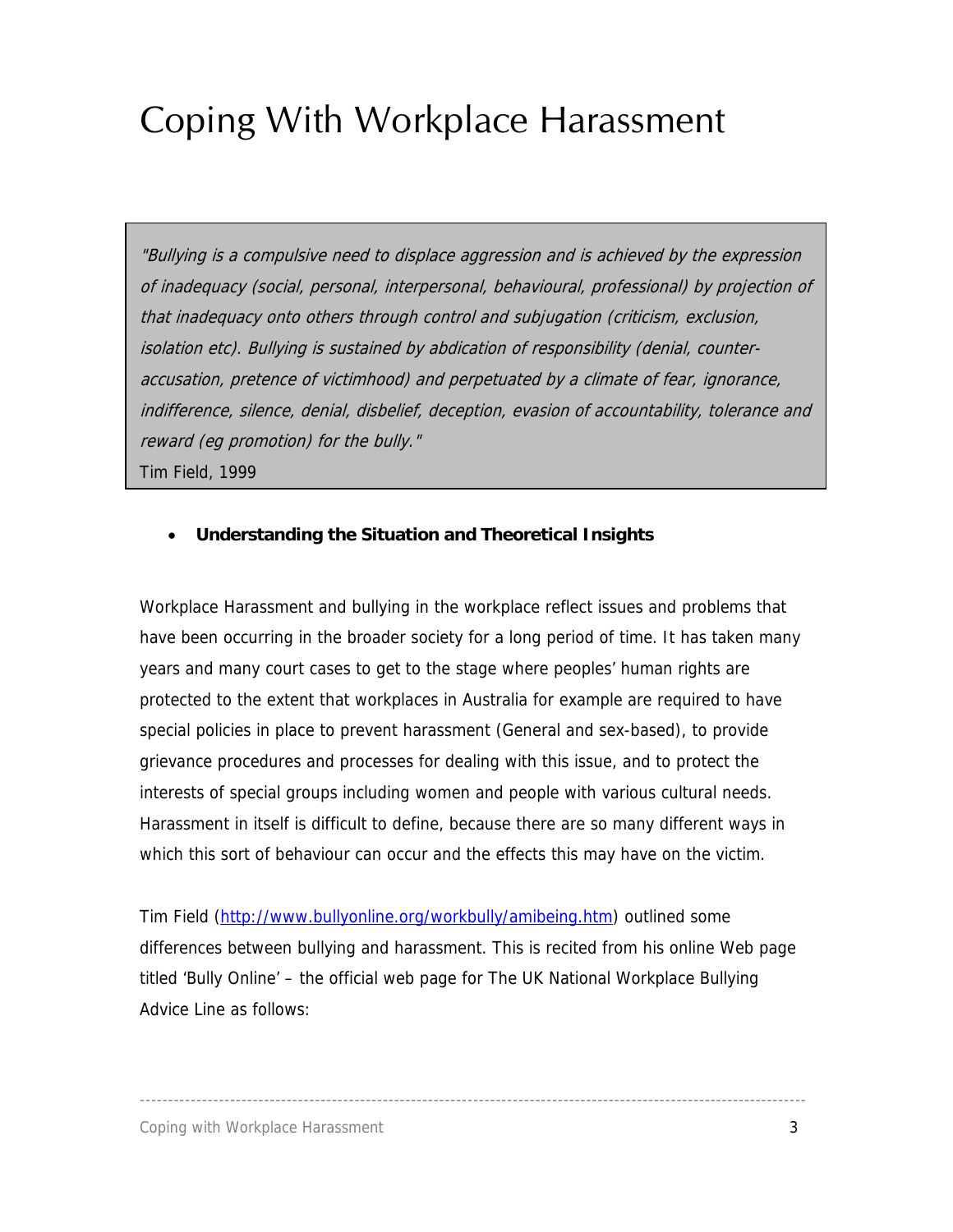'How do you know if you're being bullied? Bullying differs from harassment and assault in that the latter can result from a single incident or small number of incidents - which everybody recognises as harassment or assault - whereas bullying tends to be an accumulation of many small incidents over a long period of time. Each incident tends to be trivial, and on its own and out of context does not constitute an offence or grounds for disciplinary or grievance action.'

Other definitions suggest that workplace harassment is a series of prolonged events or situations so there are some definitional debates in the literature. Whatever the definition may be, it is clear that the victim of bullying or workplace harassment is being threatened, intimidated and belittled and the perpetrator is gaining power and pleasure from the experience. Witheridge (2001:2) outlines the often insidious nature of bullying in the workplace (a bit like a slow cancer growing), where it is often difficult to measure and to provide specific instances. Not only does harassment and bullying impact on workers ability to be productive and to enjoy their work, but is also has significant impacts on mental and physical health. Witheridge (2001: 3) states:

'Put simply, workplace bullying means abusing his or her power or position. It is offensive discrimination through persistent vindictive, cruel or humiliating attempts to hurt, criticise and condemn an individual or group of employees.

It's an abuse of power or position to:

- Undermine an individual's ability, causing them to lose their self-confidence and self-esteem
- Intimidate someone in a way that makes him or her feel very vulnerable, alone, angry and powerless.
- It is typical for these attacks on someone's performance to be unpredictable, unreasonable and often unseen; the behaviour can cause constant stress and anxiety and gradually make the employee lose faith in themselves. Ill health and mental distress can be a direct result.'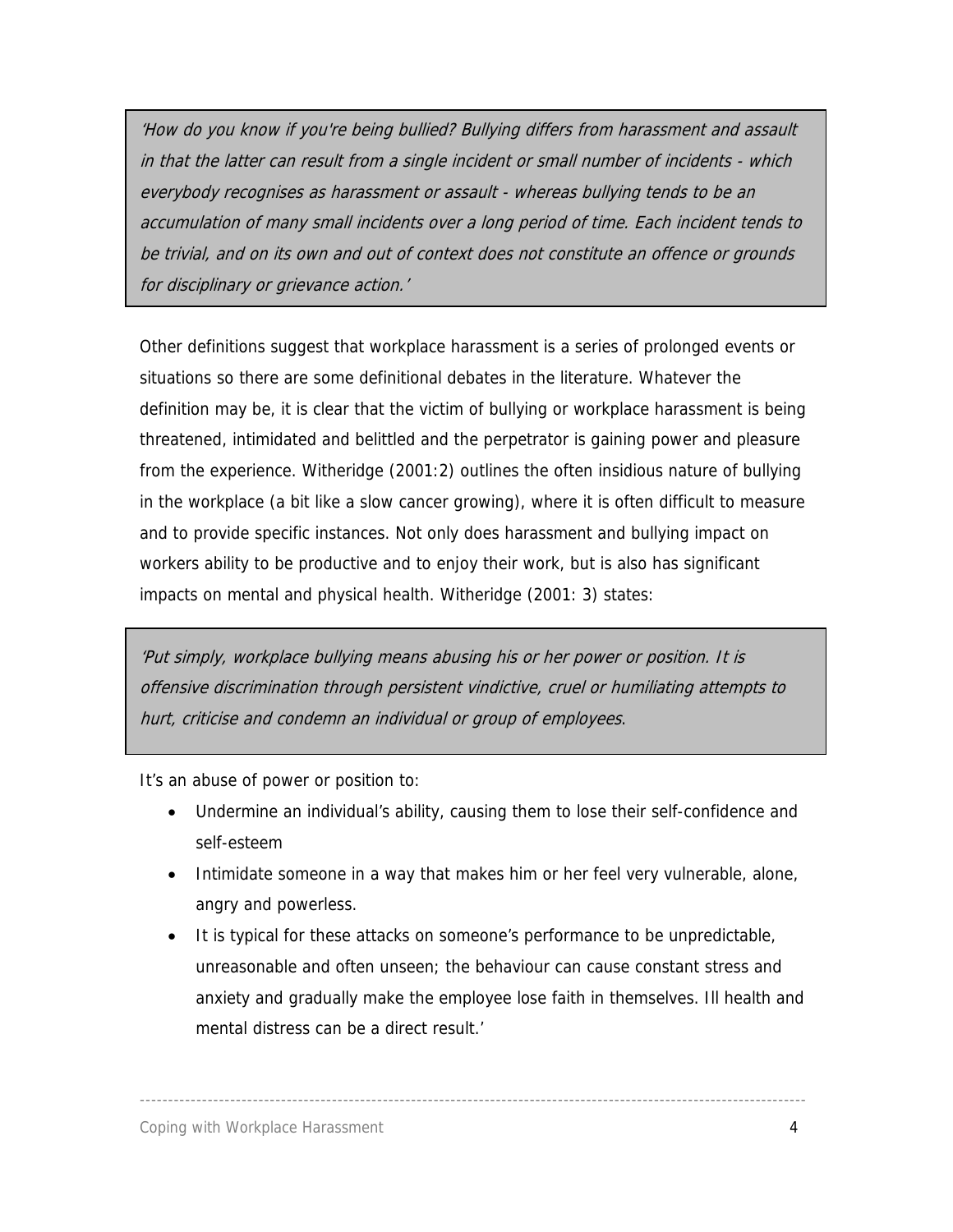# <span id="page-4-0"></span>What is Bullying Then?

Field [\(http://www.bullyonline.org/workbully/amibeing.htm](http://www.bullyonline.org/workbully/amibeing.htm))

- 'constant nit-picking, fault-finding and criticism of a trivial nature the triviality, regularity and frequency betray bullying; often there is a grain of truth (but only a grain) in the criticism to fool you into believing the criticism has validity, which it does not; often, the criticism is based on distortion, misrepresentation or fabrication
- simultaneous with the criticism, a constant refusal to acknowledge you and your contributions and achievements or to recognise your existence and value
- constant attempts to undermine you and your position, status, worth, value and potential
- where you are in a group (eg at work), being singled out and treated differently; for instance, everyone else can get away with murder but the moment you put a foot wrong - however trivial - action is taken against you
- being isolated and separated from colleagues, excluded from what's going on, marginalized, overruled, ignored, sidelined, frozen out, sent to Coventry
- being belittled, demeaned and patronised, especially in front of others
- being humiliated, shouted at and threatened, often in front of others
- being overloaded with work, or having all your work taken away and replaced with either menial tasks (filing, photocopying, minute taking) or with no work at all
- finding that your work and the credit for it is stolen and plagiarised
- having your responsibility increased but your authority taken away
- having annual leave, sickness leave, and especially compassionate leave refused
- being denied training necessary for you to fulfil your duties
- having unrealistic goals set, which change as you approach them
- ditto deadlines which are changed at short notice or no notice and without you being informed until it's too late
- finding that everything you say and do is twisted, distorted and misrepresented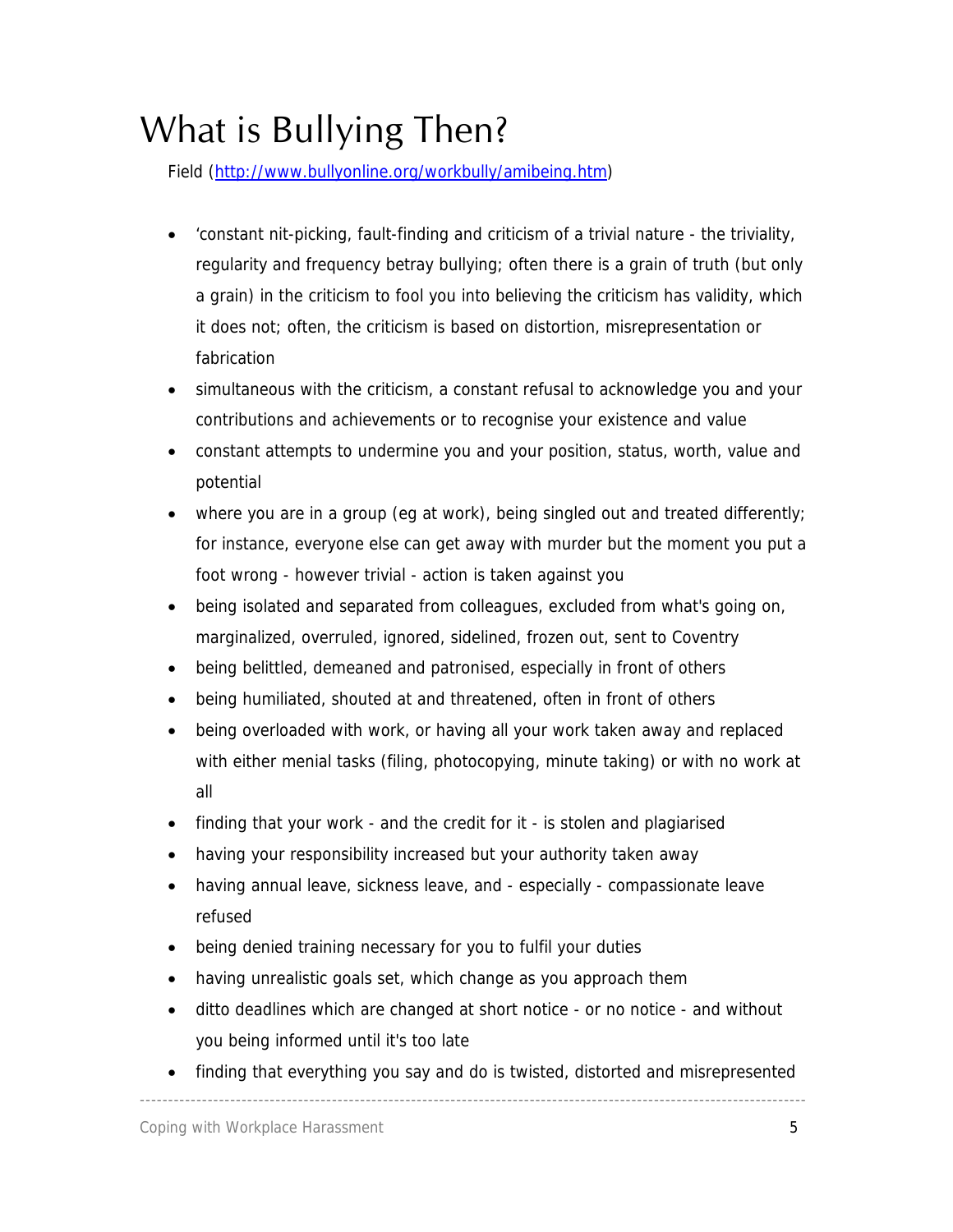- being subjected to disciplinary procedures with verbal or written warnings imposed for trivial or fabricated reasons and without proper investigation
- being coerced into leaving through no fault of your own, constructive dismissal, early or ill-health retirement, etc'

Recent literature indicates that workplace bullying may also be perpetrated by work peers and not necessarily someone in a position of direct power or influence. They may be seeking to repetitively undermine or belittle a workmate in order to gain promotion or advancement, or to look good in comparison in their supervisor's eyes. The bullying person may control some facet of work that makes them look more efficient or superior to the person being victimised. The bully may also have a domineering and convincing personality and may use this to persuade other workers to belittle and undermine their victim, who they may perceive and portray as being disorganised, weak or incompetent.

The problem with most bullying and harassment is that it is difficult for the victim to prove or demonstrate that another person or a group have really bullied them. The victim may not be believed that anyone could do this and that they are paranoid in their behaviour. They may be seen as mentally ill or not up to the tasks required in their job. It is extremely difficult, especially if the bully has been careful to be underhand rather than openly harassing, for a victim whose self-esteem, confidence and self-worth have been shattered over a period of time.

According to Witheridge (2001: 3):

'Most bullying at work is not blatant physical violence but psychological violence – a hidden and yet repetitive process, typified by small events and persistent harassment.'

Perhaps hidden or clever disguise are the key words in psychological bullying. The intentional bully will target a particular person, look for their weaknesses and bit by bit portray the victim as the sum of their weaknesses and not their strengths. There are other serious types of harassment or bullying, just as difficult to prove such as sexual harassment.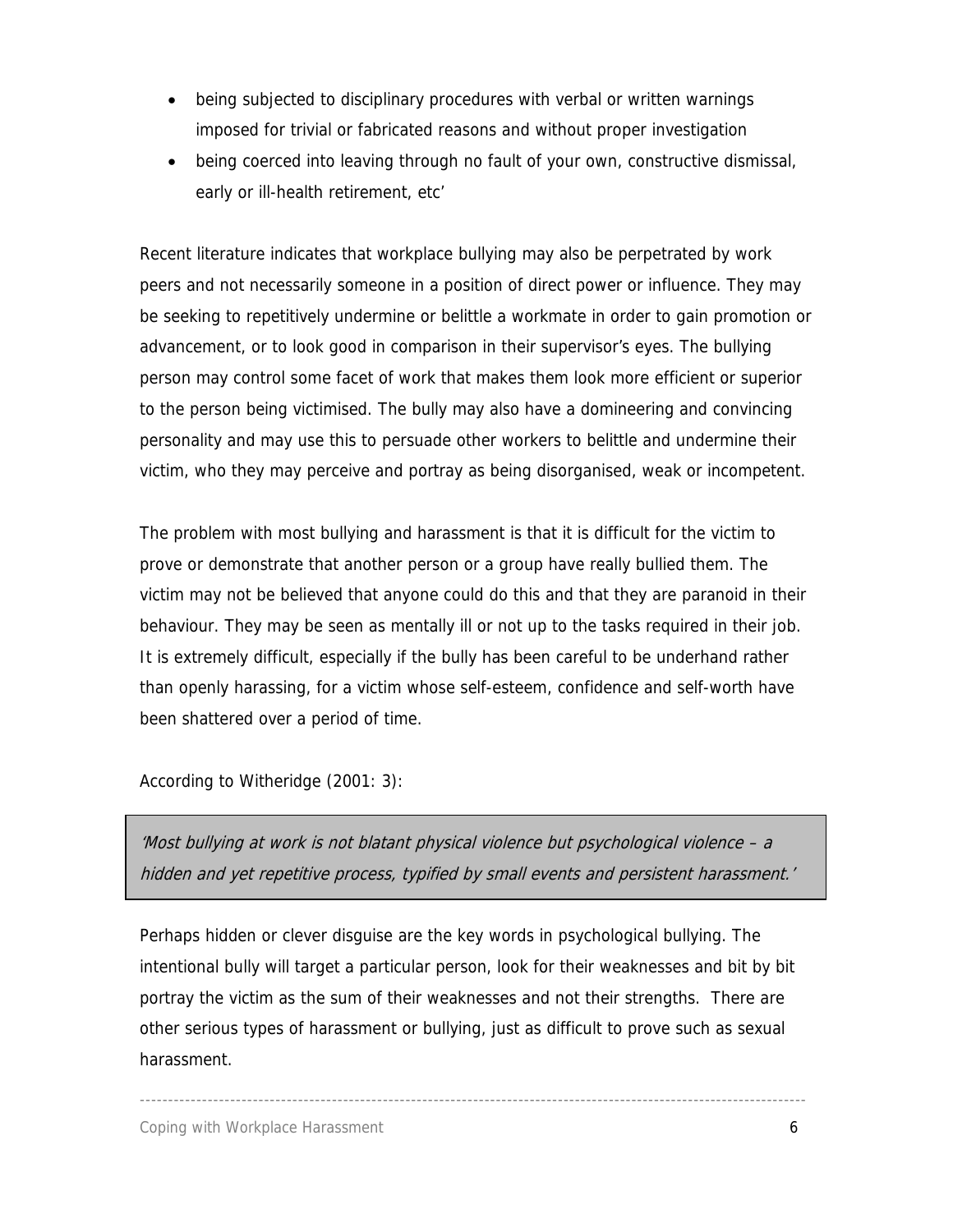# <span id="page-6-0"></span>Why Do People Harass and Bully? Is it in Their Personality?

Brinkman and Kirshner (2003: 7) argue that depending upon goals and intentions of people in an organisation for example certain personality characteristics and behaviours emerge depending upon what a task may entail. They claim that there are 4 intentions that people use in their lives in order to function in undertaking tasks. They include:

- 1. Get it done
- 2. Get it right
- 3. Get along, and the most powerful of all
- 4. Get appreciated.

Most people know how to balance these intentions to derive success or to reduce their stress levels. However some people in their drive to succeed twist these intentions and adopt personalities and behaviours that are threatening and controlling over others. Brinkman and Kirshner (2003: 15-16) further identified what could happen if any of those intents were threatened, and the table below reflects their contentions:

| <b>Threat to Intent</b>                | <b>Associated Behaviour</b>                |
|----------------------------------------|--------------------------------------------|
| May not get it done                    | Behaviour more controlling. Will take over |
|                                        | and push ahead.                            |
| May get it wrong                       | Behaviour becomes more 'perfectionist'.    |
|                                        | They will see every flaw and potential     |
|                                        | error.                                     |
| Want to get along with others but fear | Behaviour becomes more approval            |
| they will be left out                  | seeking. They sacrifice their personal     |
|                                        | needs to please others.                    |
| Fear of not being appreciated          | Behaviour becomes more attention getting.  |
|                                        | The person becomes difficult to ignore.    |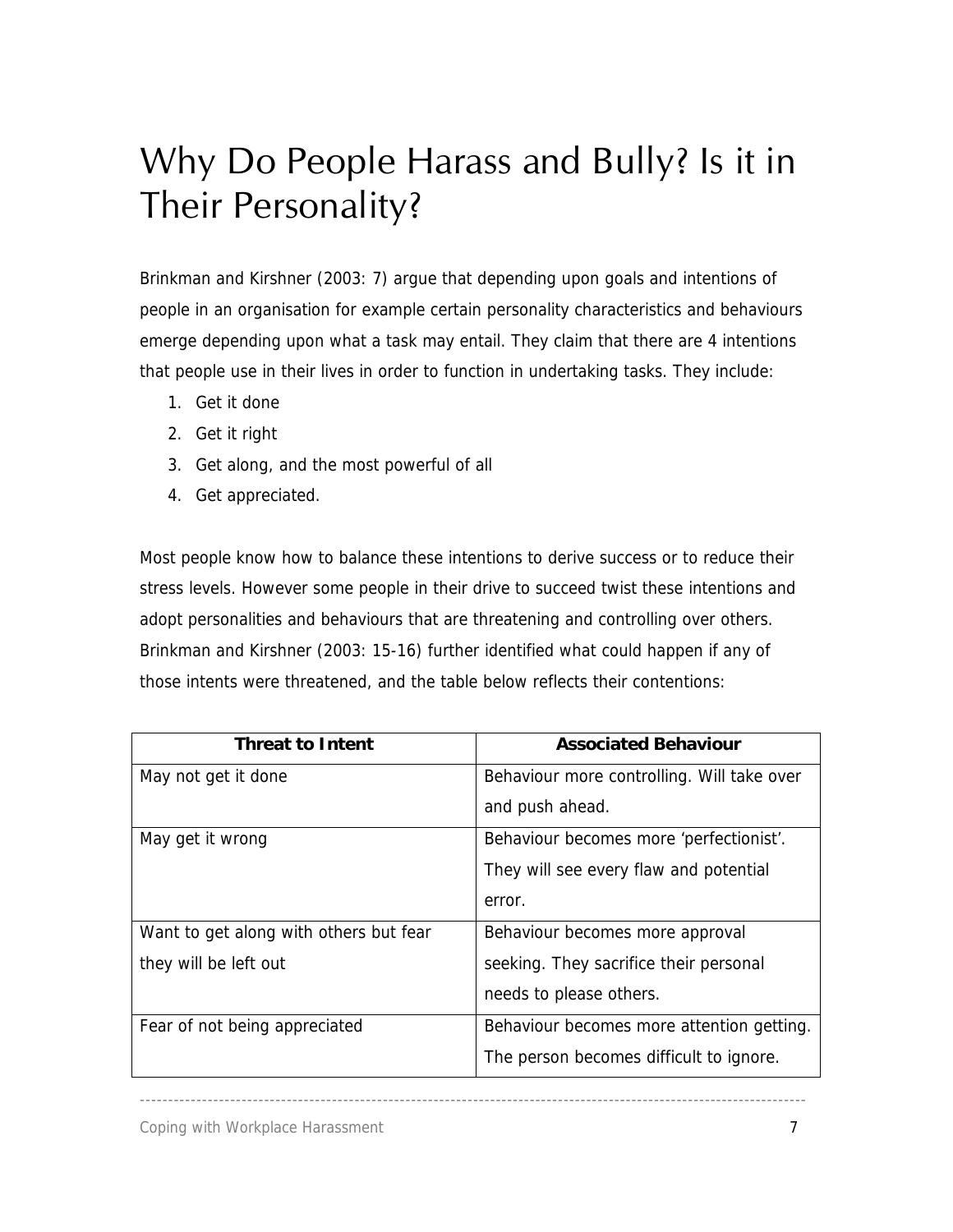It is possible to see from Brinkman's and Kirshner's (2003) contentions here that that this is a way to understand how a bullying person may develop their thoughts and behaviours. For example most people are keen to get their work done or ensure that the work of others' is done as they like it to be done. Brinkman and Kirshner identified three problem personalities and 3 associated difficult controlling behaviours that are exhibited respectively by each when the need to get things done is required. They include:

'**The Tank**. On a mission to get things done, the Tank is unable to slow down and may push you around or run right over you in the process. The Tank has no inhibitions about ripping you apart personally, yet its nothing personal: you just happened to get in the way…Tank behaviour (sic.) ranges from mild pushiness to outright aggression.

**The Sniper**. When things aren't getting done to his or her satisfaction, the sniper attempts to control you through embarrassment or humiliation. Most people live in fear of public embarrassment – a fact that snipers use to their advantage, by making loaded statements and sarcastic comments at times when you are most vulnerable.

**The Know-It-All**. The Know-It-All controls people and events by dominating the conversation with lengthy, imperious arguments and eliminates opposition by finding flaws and weaknesses to discredit other points of view. Because Know-It-Alls are actually knowledgeable and competent, most people are quickly worn down by their strategy, and finally just give up.'

Do you recognise these sorts of characteristics in people you work with? Do you have some of those characteristics yourself? People may have some hybrid version - a combination of these characteristic behaviours as well. Brinkman and Kirshner (2003: 7- 8) argue that in the process in which some people just want to get things done, their controlling behaviours increase. The more obsessively they want things done the more the controlling behaviours increase either by adopting a Tank, a Sniper or a Know-It-All personality.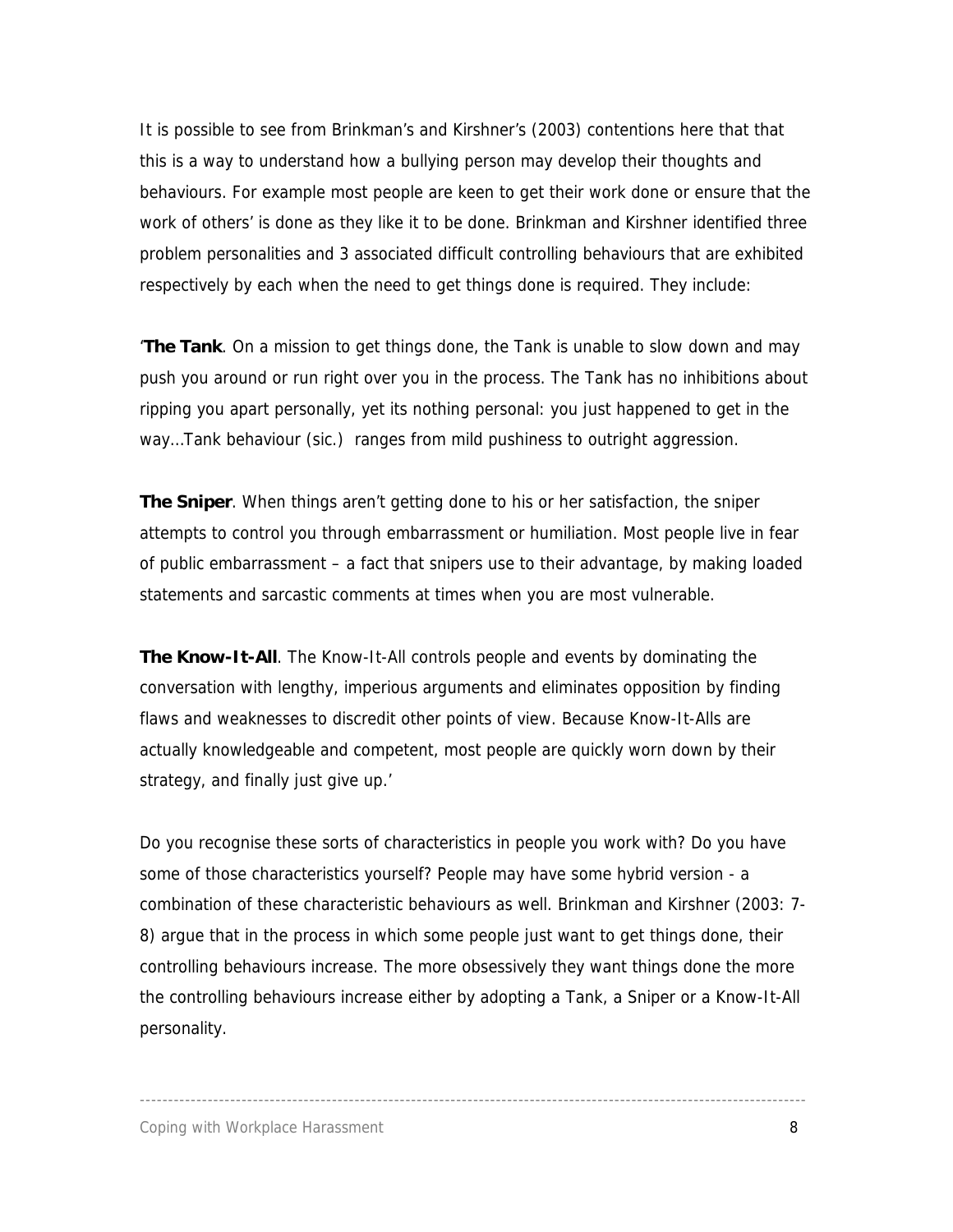**So let's pause for a moment and take some stock.** Let's identify some key elements of a bully in the following table, adapted from Witheridge's (2001: 4) outline of open versus hidden bullying.

| <b>Open Bullying Behaviours</b>      | <b>Hidden Bullying behaviours</b>               |
|--------------------------------------|-------------------------------------------------|
| Physical violence<br>$\bullet$       | Constantly undervaluing victim's<br>$\bullet$   |
| Shouting or swearing at someone      | efforts                                         |
| in public or private                 | Persistent criticism of victim<br>$\bullet$     |
| Instant rages over trivial matter    | Setting deadlines for someone that              |
| Humiliating someone in front of      | are impossible to achieve                       |
| colleagues                           | Moving goal posts                               |
| Ignoring or isolating someone in     | Withholding information and then                |
| public deliberately                  | blaming person for ignorance                    |
| Ignoring the other person's point of | Spreading malicious unfounded                   |
| view                                 | rumours                                         |
| Labelling and name calling           | Ignoring, excluding and isolating a             |
| Personal insults or ridicule         | person                                          |
| Sarcasm                              | Making threats                                  |
| Smear campaigns                      | Removing areas of responsibility for            |
|                                      | person for no real reason                       |
|                                      | Giving menial or trivial tasks to               |
|                                      | person                                          |
|                                      | Stealing ideas and credit for                   |
|                                      | achievements                                    |
|                                      | Giving too little or too much work<br>$\bullet$ |
|                                      | Blocking promotion opportunities<br>$\bullet$   |
|                                      | Refusing reasonable requests for<br>$\bullet$   |
|                                      | holidays, training or assistance with           |
|                                      | workloads                                       |
|                                      |                                                 |

Do you recognise this behaviour in others you work with? Do you recognise some of these behaviours that you may exhibit at work?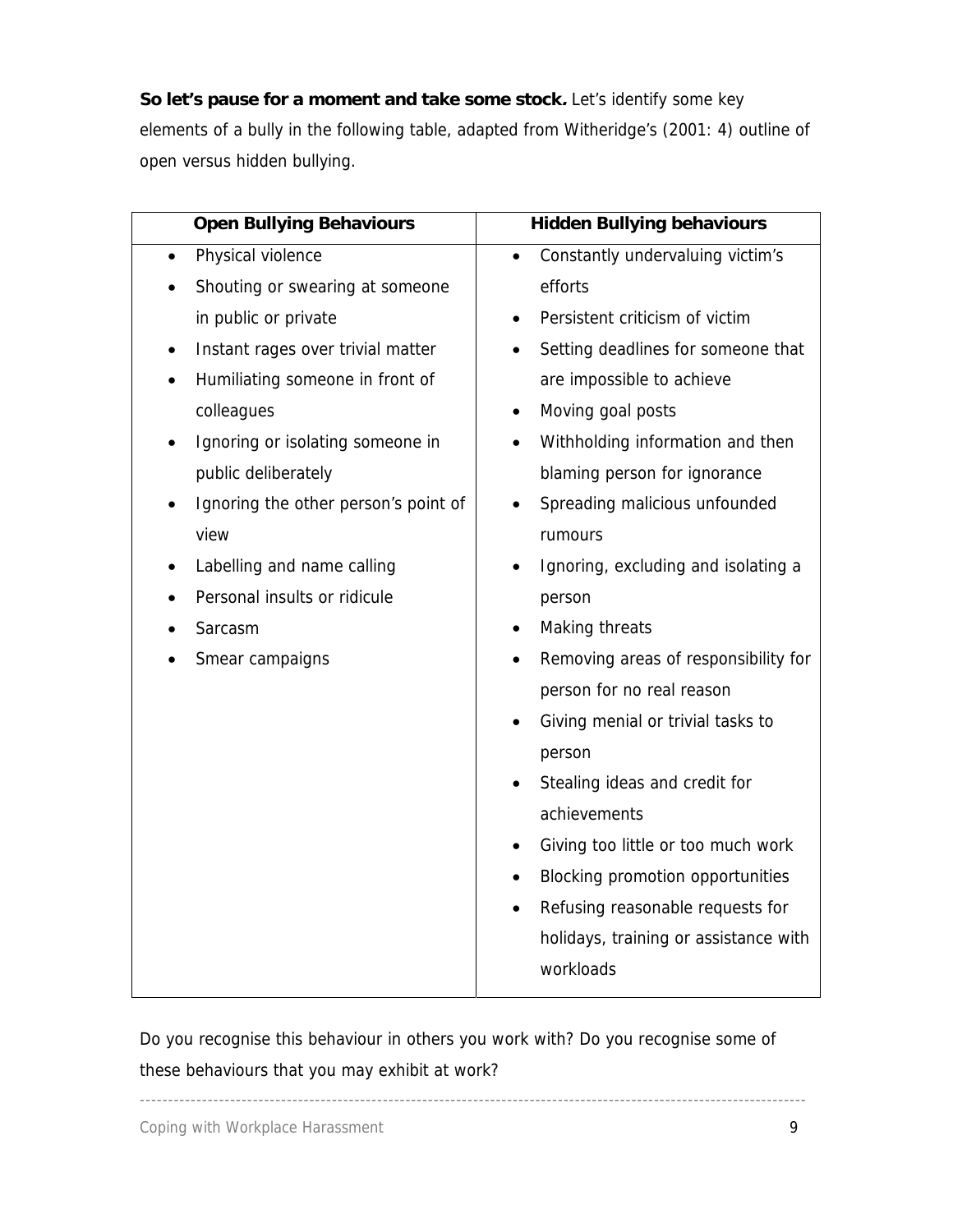# <span id="page-9-0"></span>What does bullying do to your health?

According to Field ([2002-2004, Web site (accessed 21/08/06): [http://www.bullyonline.org/workbully/amibeing.htm](http://www.bullyonline.org/workbully/amibeing.htm%20derived%20from1996)  [derived from1996](http://www.bullyonline.org/workbully/amibeing.htm%20derived%20from1996) book):

'Bullying causes injury to health and makes you ill. How many of these symptoms do you have?

- constant high levels of stress and anxiety
- frequent illness such as viral infections especially flu and glandular fever, colds, coughs, chest, ear, nose and throat infections (stress plays havoc with your immune system)
- aches and pains in the joints and muscles with no obvious cause; also back pain with no obvious cause and which won't go away or respond to treatment
- headaches and migraines
- tiredness, exhaustion, constant fatigue
- sleeplessness, nightmares, waking early, waking up more tired than when you went to bed
- flashbacks and replays, obsessiveness, can't get the bullying out of your mind
- irritable bowel syndrome
- skin problems such as eczema, psoriasis, athlete's foot, ulcers, shingles, urticaria
- poor concentration, can't concentrate on anything for long
- bad or intermittently-functioning memory, forgetfulness, especially with trivial day-to-day things
- sweating, trembling, shaking, palpitations, panic attacks
- tearfulness, bursting into tears regularly and over trivial things

----------------------------------------------------------------------------------------------------------------------

uncharacteristic irritability and angry outbursts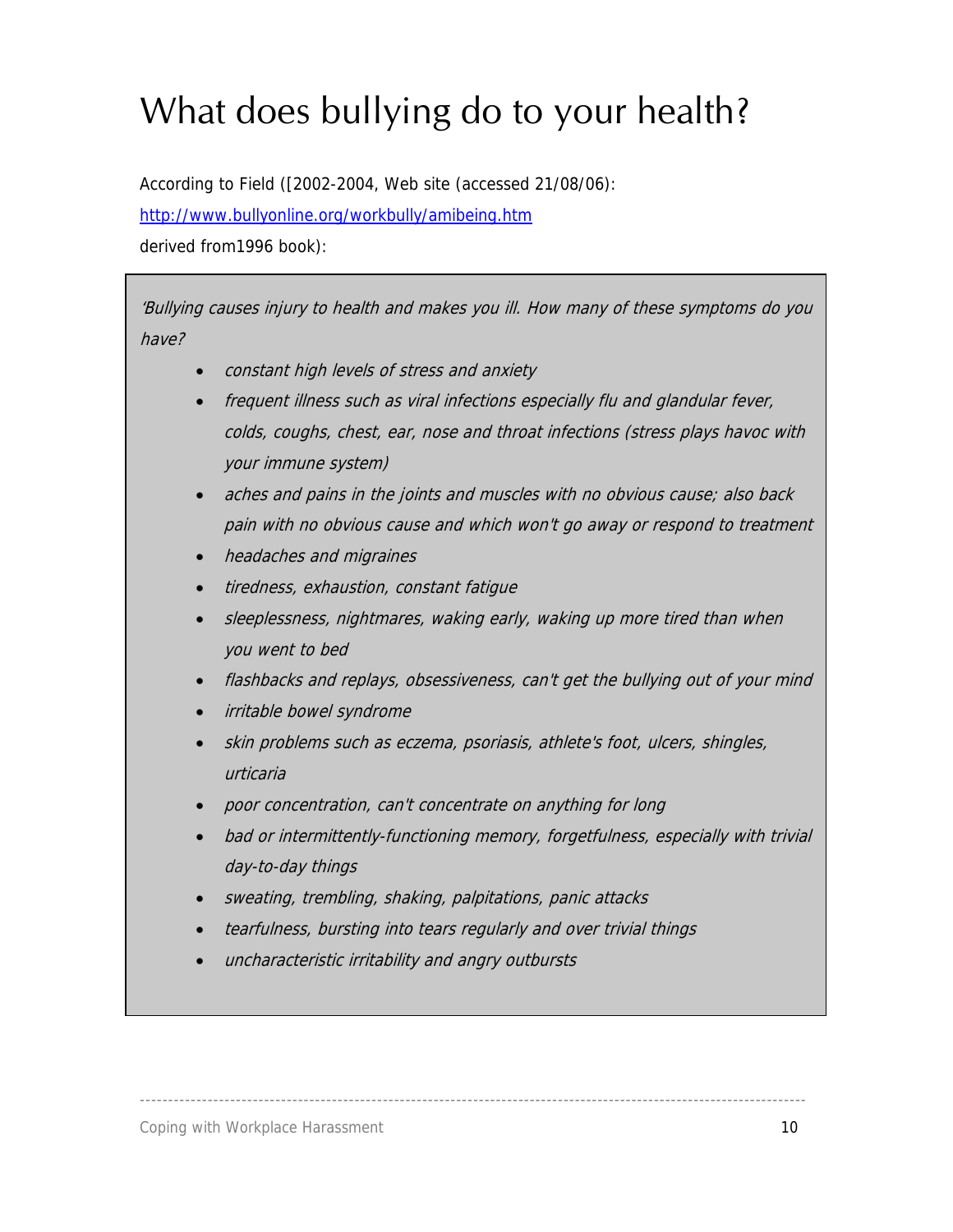- <span id="page-10-0"></span>• hyper vigilance (feels like but is not paranoia), being constantly on edge
- hypersensitivity, fragility, isolation, withdrawal
- reactive depression…' '… lethargy, hopelessness, anger, futility and more
- shattered self-confidence, low self-worth, low self-esteem, loss of self-love, etc
- According to Witheridge (2001: 9), depression, suicidal thoughts and divorce are reported as being common symptoms or phenomena and children often receive less attention. Indeed it is not uncommon, suggests Witheridge (2001: 9), for the victim to have murderous thoughts about their abuser. Yet ironically and unfortunately for those who are severely affected, suicide is a more likely outcome as these thoughts are turned inwards towards the self.

# **Options**

### **Defining Ineffective Options**

This is really difficult because there is not a lot of research evidence to guide people about what are effective and ineffective responses to workplace harassment and bullying in context (Commonwealth Department of Health and Aged Care, 2000: 35). Obviously becoming mentally ill and suicidal should be considered as ineffective responses and a person severely affected clearly requires urgent medical and mental health care attention. Some people argue that the victim should stand up, speak out and fight, but this is unlikely given the person's low or shattered self-esteem, fear and so on, and is more likely to worsen their stress levels, sense of dread and being a victim personality.

According to Field ([2002-2004, Web site (accessed 21/08/06): <http://www.bullyonline.org/workbully/amibeing.htm>based on his 1996 book):

'Bullies also rely on the denial of others and the fact that when their target reports the abuse they will be disbelieved ("are your sure this is really going on?", "I find it hard to believe - are you sure you're not imagining it?"). Frequently targets are asked why they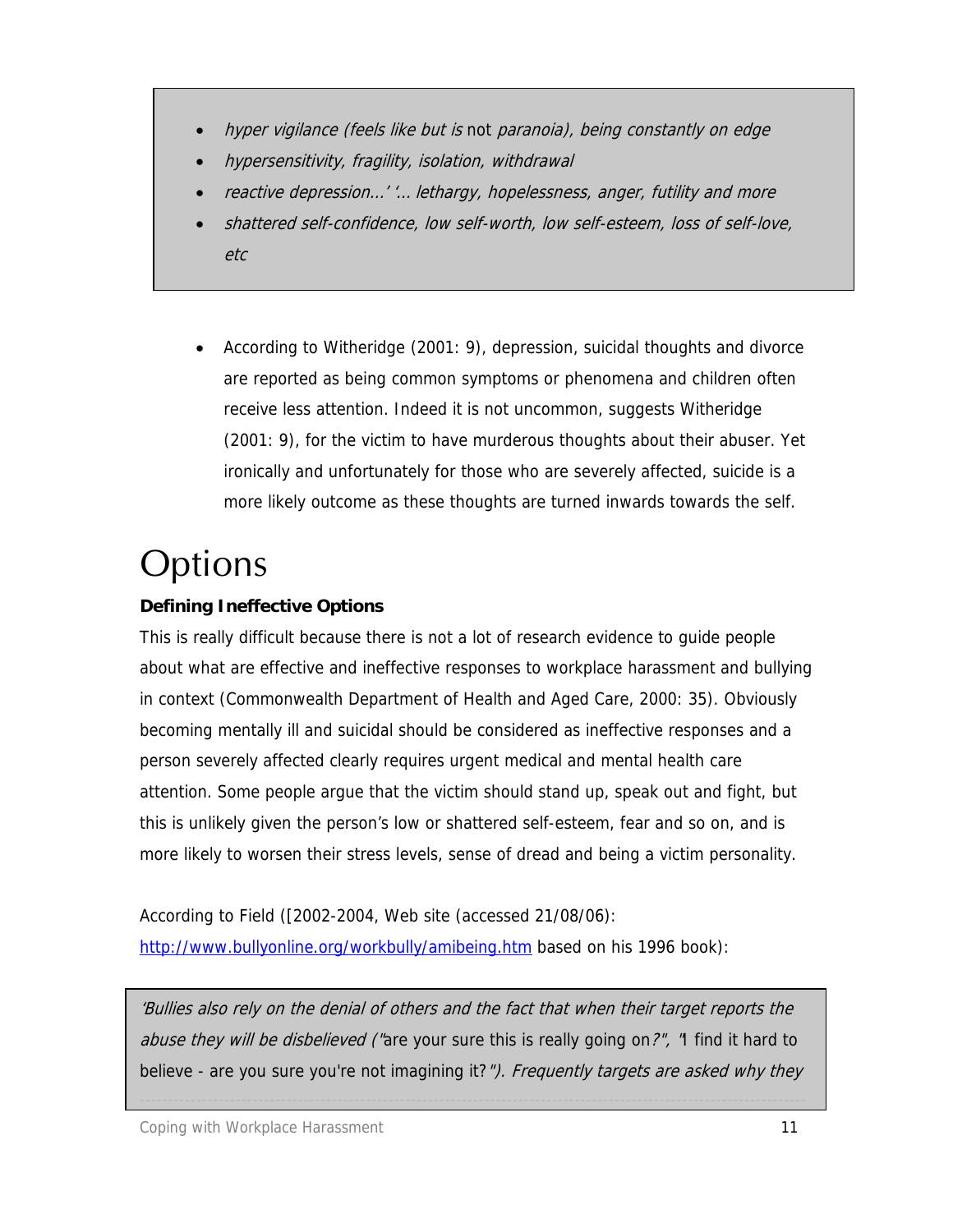didn't report the abuse before, and they will usually reply 'because I didn't think anyone would believe me." Sadly they are often right in this assessment. Because of the Jekyll & Hyde nature, compulsive lying, and plausibility, no-one can - or wants - to believe it.

This is a major source of frustration and anxiety for a person being bullied, as they can be easily picked off by others as being a troublemaker, 'deadwood', or sick.

Field ([2002-2004, Web site (accessed 21/08/06):

<http://www.bullyonline.org/workbully/amibeing.htm>

based on his 1996 book) provides further interesting insights into the bully personality as follows:

'When called to account for the way they have chosen to behave, the bully instinctively exhibits this recognisable behavioural response:

a) **Denial: the bully denies everything.** Variations include Trivialization ("This is so trivial it's not worth talking about...") and the Fresh Start tactic ("I don't know why you're so intent on dwelling on the past" and "Look, what's past is past, I'll overlook your behaviour and we'll start afresh") - this is an abdication of responsibility by the bully and an attempt to divert and distract attention by using false conciliation. Imagine if this line of defence were available to all criminals ("Look I know I've just murdered 12 people but that's all in the past, we can't change the past, let's put it behind us, concentrate on the future so we can all get on with our lives" - this would do wonders for prison overcrowding).

b) **Retaliation: the bully counterattacks**. The bully quickly and seamlessly follows the denial with an aggressive counter-attack of counter-criticism or counter-allegation, often based on distortion or fabrication. Lying, deception, duplicity, hypocrisy and blame are the hallmarks of this stage. The purpose is to avoid answering the question and thus avoid accepting responsibility for their behaviour. Often the target is tempted - or coerced - into giving another long explanation to prove the bully's allegation false; by the time the explanation is complete, everybody has forgotten the original question.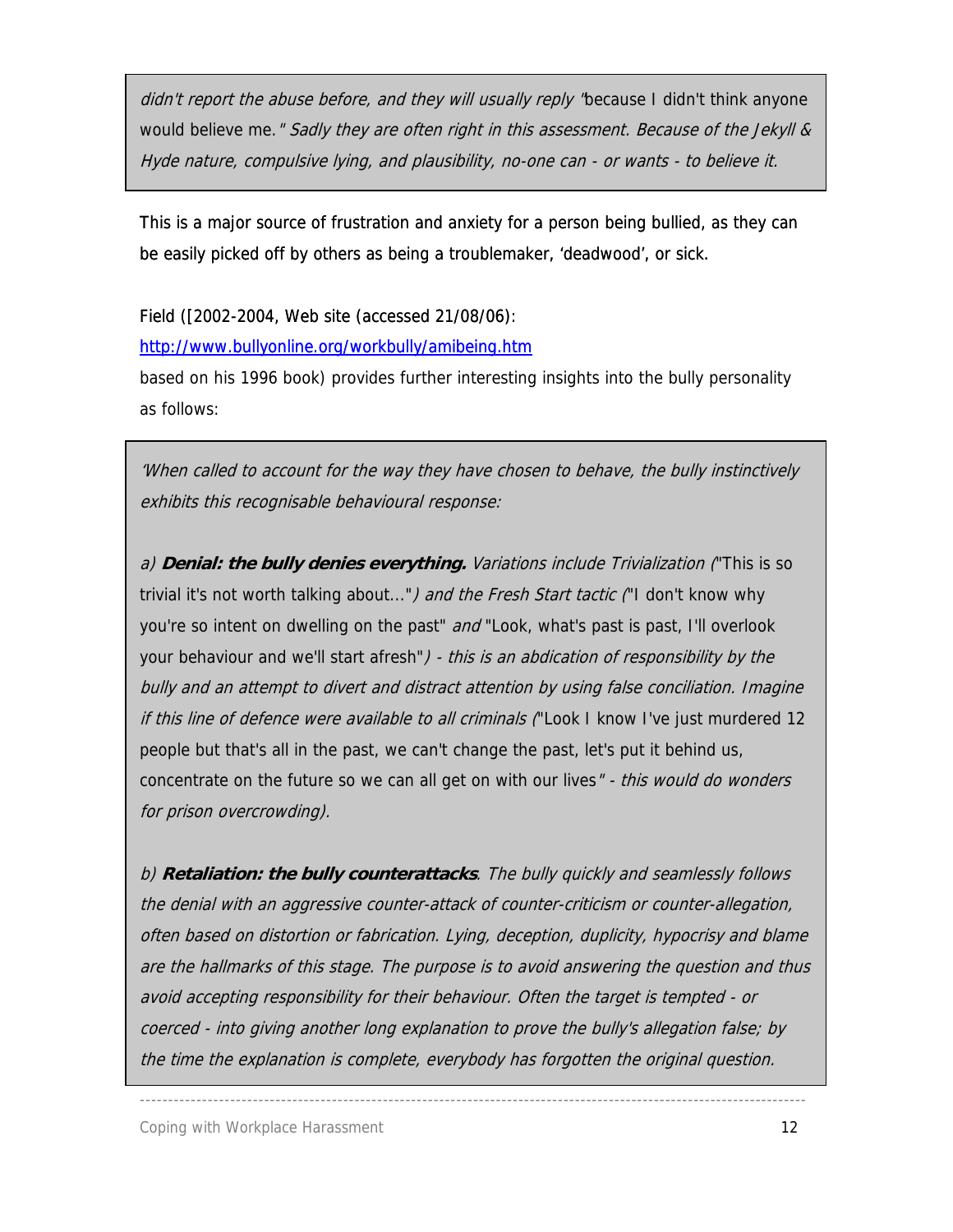Both a) and b) are delivered with aggression in the guise of assertiveness; in fact there is no assertiveness (which is about recognising and respecting the rights of oneself and others) at all. Note that explanation - of the original question - is conspicuous by its absence.

c) **Feigning victimhood**: in the unlikely event of denial and counter-attack being insufficient, the bully **feigns victimhood** or **feigns persecution** by manipulating people through their emotions, especially guilt. This commonly takes the form of bursting into tears, which most people cannot handle. Variations include indulgent selfpity, feigning indignation, pretending to be "devastated", claiming they're the one being bullied or harassed, claiming to be "deeply offended", melodrama, martyrdom ("If it wasn't for me...") and a poor-me drama ("You don't know how hard it is for me ... blah blah blah ..." and "I'm the one who always has to...", "You think **you're** having a hard time ...", "I'm the one being bullied..."). Other tactics include manipulating people's perceptions to portray themselves as the injured party and the target as the villain of the piece. Or presenting as a false victim. Sometimes the bully will suddenly claim to be suffering "stress" and go off on long-term sick leave, although no-one can quite establish why. Alleged ill-health can also be a useful vehicle for gaining attention and sympathy.'

Often a bully over a lengthy period of time can agitate the victim so much that they provoke an outburst against the bully. However, this is like winning lotto for the bully who casts the victim as the villain and an aggressor (when in fact this was a total manipulation by the bully). The bully will play this card for all its worth in order to destroy any credibility the victim may have had.

Field also questions the process of mediation in grievance proceedings, which for the bully is a means in which to further deny and validate the victim's lack of credibility. Field states, ([2002-2004, Web site (accessed 21/08/06): <http://www.bullyonline.org/workbully/amibeing.htm> based on his 1996 book):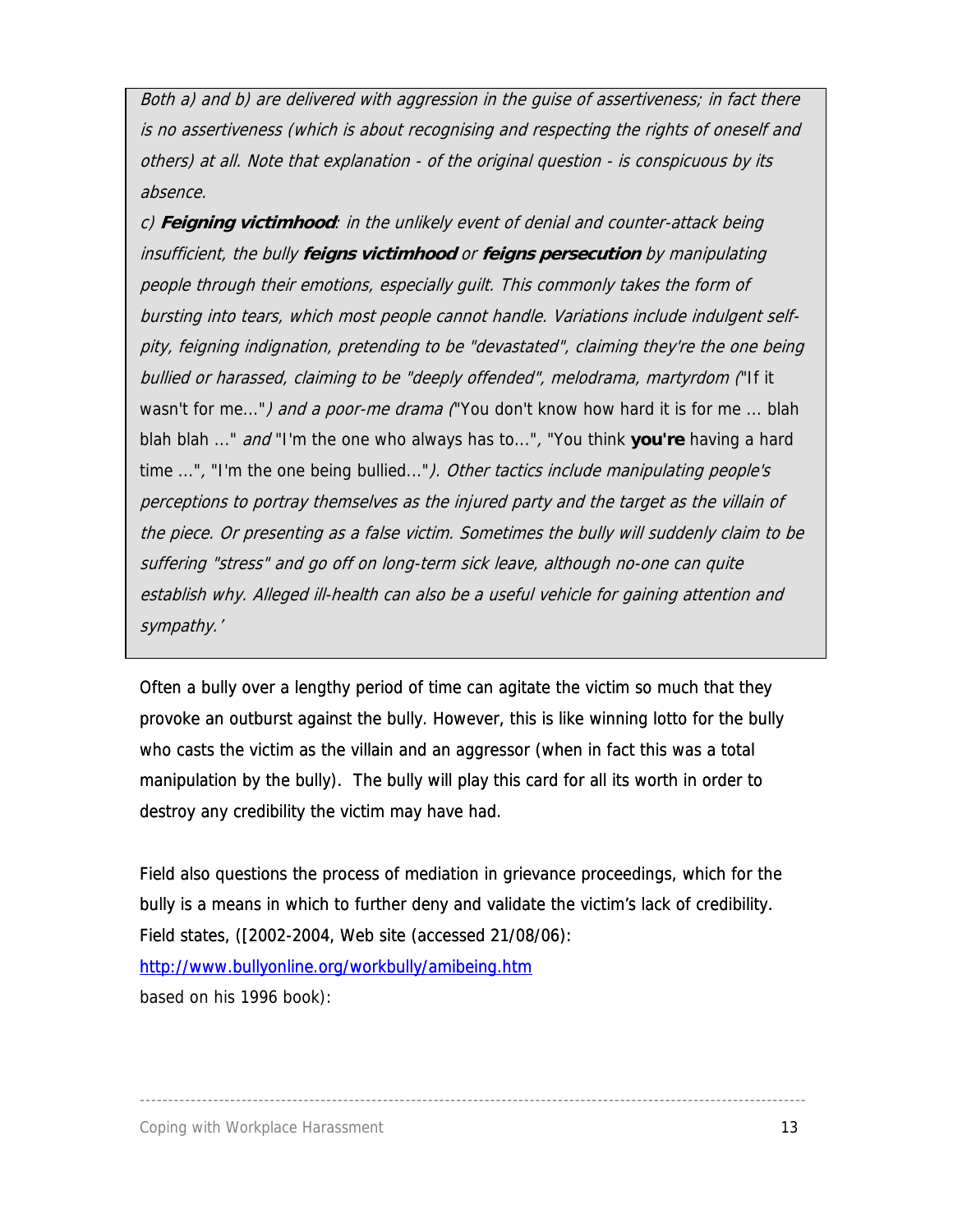'Mediation with this type of individual is inappropriate. Serial bullies regard mediation (and arbitration, conciliation, negotiation etc) as appeasement, which they ruthlessly exploit; it allows them to give the impression in public that they are negotiating and being conciliatory, whilst in private they continue the bullying. The lesson of the twentieth century is that you do not appease aggressors.'

It is difficult in the case of bullying to decide what actions are effective and what are not.

- **Certainly it is not advisable to confront the bully alone**. They will be most likely aggressive, rude, patronising and will use anything you say against you in the future. Serial bullies are well adept to diarising after meetings and manipulating the facts of the event to suit there own purposes. Getting to know the behaviour pattern of the bully may help understanding how you might defend yourself against them.
- **It is advisable not to bottle up your emotions and do nothing** in the hope that the bullying and the distress will just go away. The facts are that the bully will be relentless and ruthless until they achieve whatever their goal is. Not seeking help, counselling and advice is an ineffective option and you may end up suffering from anxiety, major depression and be at risk of suicide. If you feel a need go on extended sick or stress leave or workers compensation. There are some negatives to doing this – people may say you are mentally ill and therefore not fit for work or the job. Worker's compensation holds a stigma in some workplaces and with many employers. Your future work prospects may be adversely tainted by employers' perceptions of you. However it is your life we are talking about here and being bullied can cause major physical and mental health problems and you should protect your health at all costs and seek help and time away from the harassing or bullying workplace.
- **Basing your complaint against a bully, when required (e.g., in grievance meetings), simply on your memories of situations is bound for failure**. The bully will most likely be extremely organised and keep a comprehensive paper trail of everything they can about you so that they can destroy your credibility with so-called facts of poor performance (usually trivial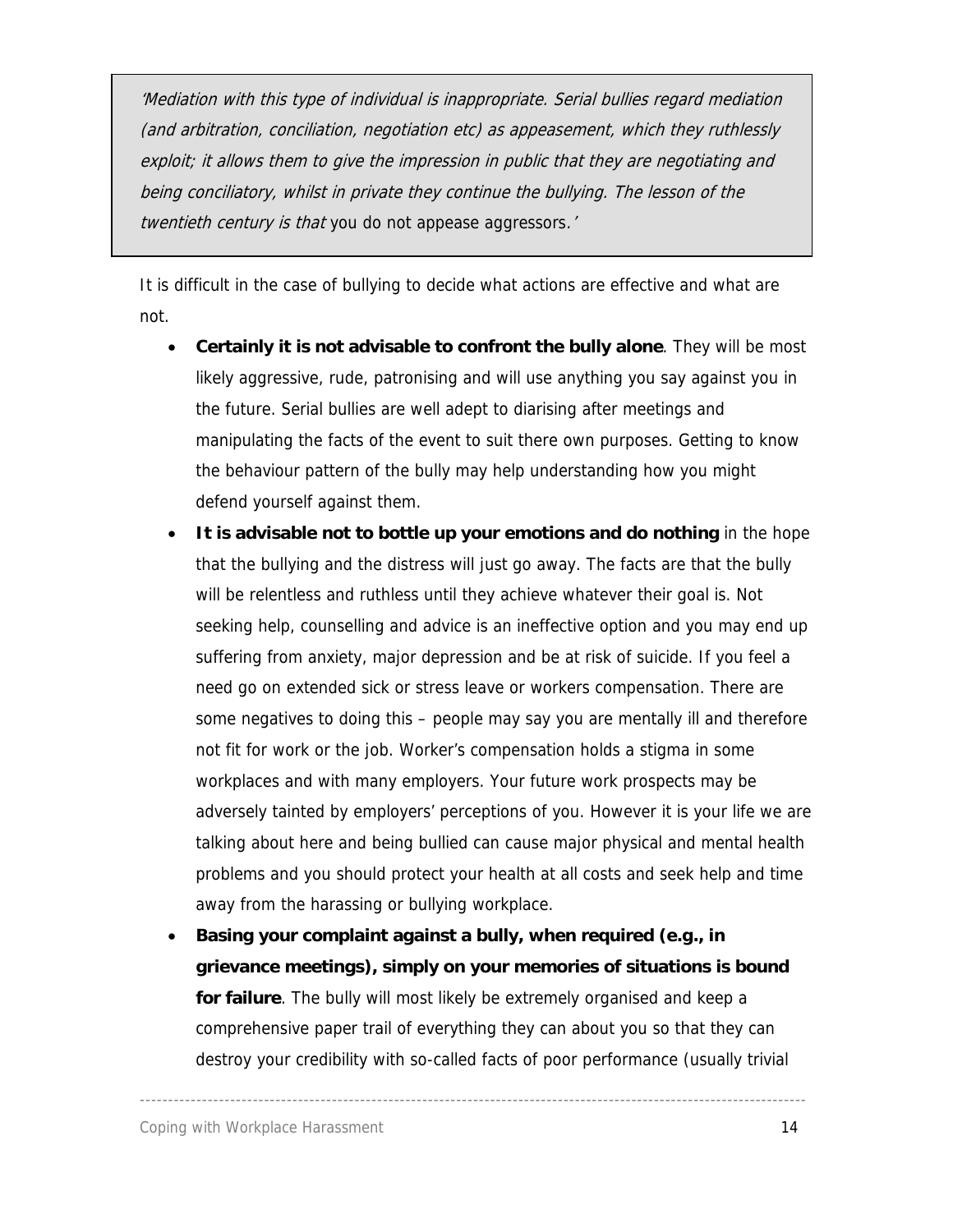but the sheer weight of so much 'evidence' can ensure that these trivialities are easily blown out of proportion by the bully and believed by others).

• **Losing faith or belief in yourself and your abilities is not effective or healthy**. The bully wants you to feel this way so that you will crumble and the bully derives great pleasure and power from this. Don't let this predator get away with that – again seek help such as professional counselling to help you to validate your strengths and abilities. Cognitive Behavioural Therapy or CBT for short is a very useful and successful approach to enabling this to happen.

### **Case Study – Leanne**

The following case study is based loosely around a real story but the people and the circumstances are fictional.

Leanne is a 48 year old woman who is one of two product managers in a major computer parts facility. Leanne has excellent qualifications and experience as a manager in the computer sales industry. However she has been having lots of personal attacks against her from one of the other managers, Rowena, over the past year. Rowena openly ridicules Leanne at meetings about her lack of organisation, poor communication and writing skills and lowering staff morale on the team. Leanne has reluctantly taken on the onerous role of managing a team that is quite divided, at the Head of her section's insistence. Rowena who is in her fifties and prides herself on precision organisation and authoritarian style of managing, had held the management position prior to Leanne and has subsequently criticised Leanne at every opportunity since that time. Rowena has the ear of the Head of the section and is frequently in her office. The Head is known as a weak leader and lacks knowledge of the expertise and abilities of her staff. The Head relies on Rowena to keep her informed of their work performance. Leanne has noticed that Rowena is always the first to start work and Rowena always sits near the entrance to the building in the morning and evening to observe who is late and who leaves early. Such observations are raised by Rowena at meetings, and since Leanne has a daughter with a disability who needs to attend special classes at School and arrives a bit later than most, she is a target of Rowena's cheap shots and belittling.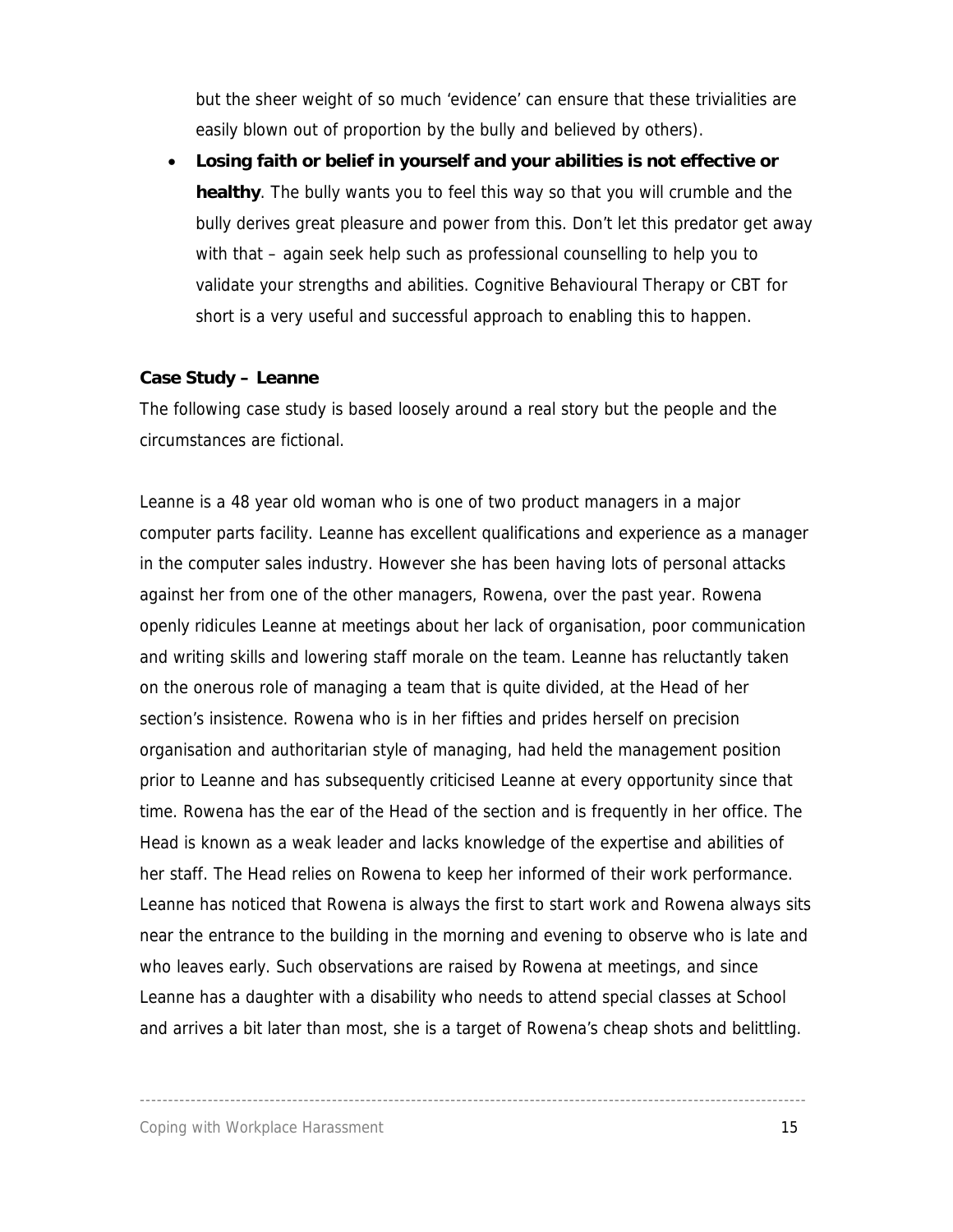Rowena has everyone worried about being branded lazy and useless poor performers and as a result, people conform to Rowena's demands. Rowena has held impromptu meetings with Leanne, with the most recent involving Rowena telling Leanne loudly that the business 'team' is totally dissatisfied with her performance as manager and she had better get her act together because she said 'you are responsible for all of the problems and low morale of the business team and should be ashamed. Nobody respects you here.' Leanne knows that Rowena's notion of 'the team' includes Rowena and her two other devotee clerks. The other 12 people on the actual team are never consulted by Rowena. Nonetheless Leanne was confused and feeling deflated by Rowena's accusations. Desperately she told Rowena that she would try to improve her performance and work longer hours and come in on weekends to show the team she was committed. This had little effect except making Leanne tired, irritable with her family and having no time for her family. Rowena and her team continued their attacks on Leanne's credibility as a manager, despite Leanne's recent success in the tendering process for a large computer contract.

Rowena has mentored a couple of other newer staff devotees over the past few years. They openly admire Rowena for her authority and organisation and for her contempt of the 'dead wood' in their section (that includes Leanne). Rowena is coaching them on keeping files, emails and so on, on 'dead wood' colleagues of which Leanne has been portrayed. Other staff are fully unaware of this behaviour until the Head of the section presents a large document to Leanne one day outlining criticisms and shortcomings of her work performance over a 12 month period. Leanne is devastated that they would do something like this especially given a lot of the trivial accusations they had included.

Leanne calls in sick the next day on stress leave. Leanne's office is immediately cleared of her books, files and boxes of business papers the following day and her computer is seized and checked by Rowena and the Head of the section. The Head rings Leanne at home and tells her that she must provide a medical certificate immediately or disciplinary action will be commenced by the end of the day. Leanne is no longer able to cope with all of this stress and attempts suicide. Fortunately she survived and has been receiving psychiatric treatments and care for over 6 months. Leanne never wants to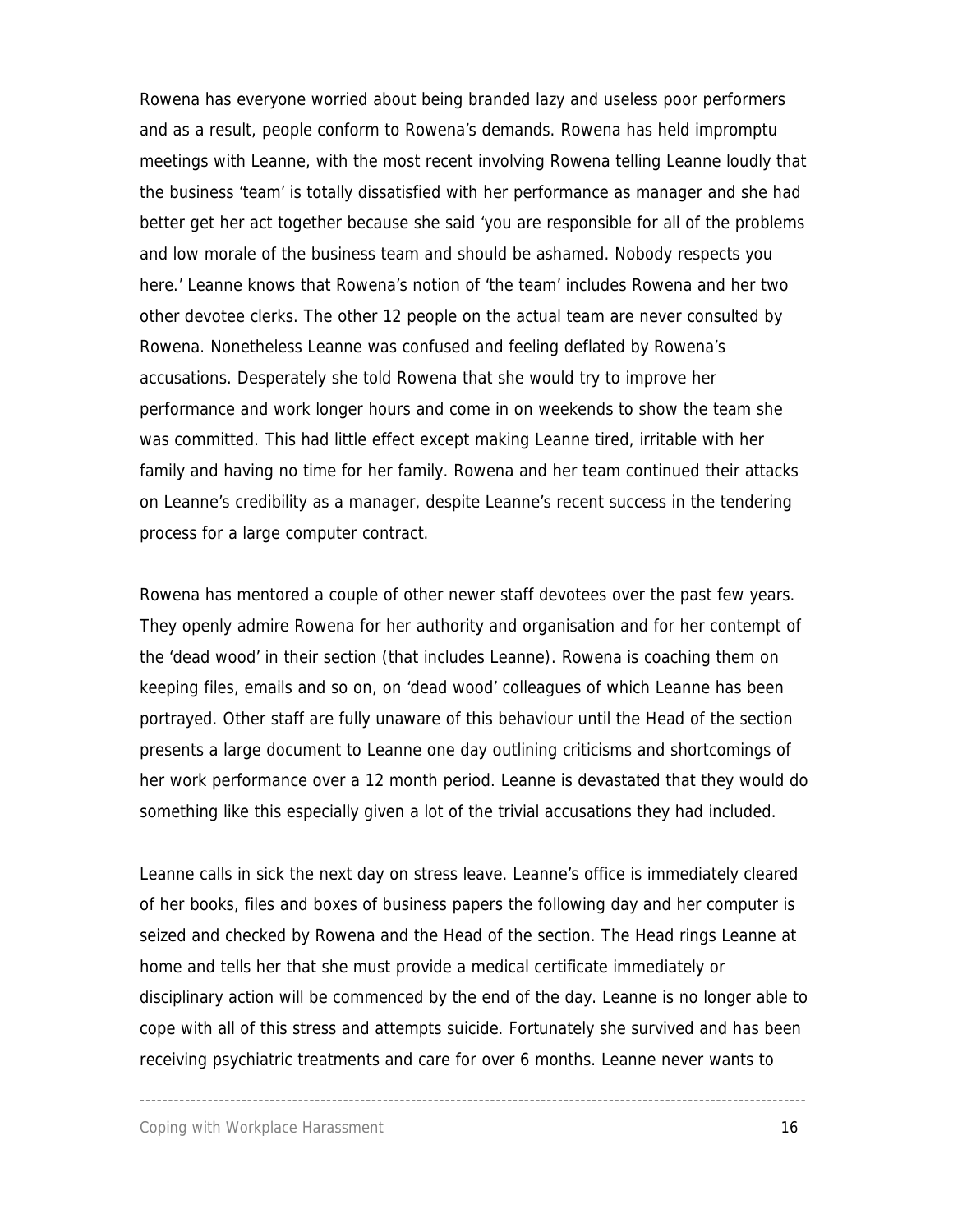<span id="page-16-0"></span>return to work again. Her family are devastated and her husband has threatened to leave her with their child because he has had enough of her depressive behaviour.

### **What can we make of Leanne's story?**

In many ways this is a classical story of a person who has been bullied and harassed at work repeatedly and severely. Indeed it has become mob bullying and this has led to a shocking and horrific conclusion for Leanne. Leanne tried desperately to satisfy Rowena's demands but was simply bullied even more. The Head of her section also bullied her and that telephone call to her home was as insensitive as it was punishing. Leanne succumbed to the pressure and tried to kill herself. No-one would believe her version of events and she was isolated, alone and psychologically traumatised.

Rowena the serial bully in this case harassed Leanne to the point of breaking Leanne's will, with no remorse or display of emotion. Leanne's life has been almost destroyed because of the nastiness of primarily one person at her work. Yes Leanne undertook an ineffective option in attempting suicide, but it is easy to understand her dilemma owing to a complete lack of support for her and a total breakdown in work ethics by her socalled colleagues. Leanne's family is in disarray all because of this one serial bully and she will need lots of support although her support system also seems to be crumbling.

## Recommendations

### **Preferred Options:**

- ¾ **Learn about people and their personalities**  so that you don't become a serial victim of another person's bullying or harassing behaviour. Refer back to the work of Brinkman & Kirshner (2003: 15, 7), outlined in the 'Understanding the Situation' section in this booklet, regarding:
	- the 4 intentions of people and how they are affected when threatened and

----------------------------------------------------------------------------------------------------------------------

• the characteristics of the 3 most difficult and controlling behaviours of people used by the 3 character types – the people who will give you problems.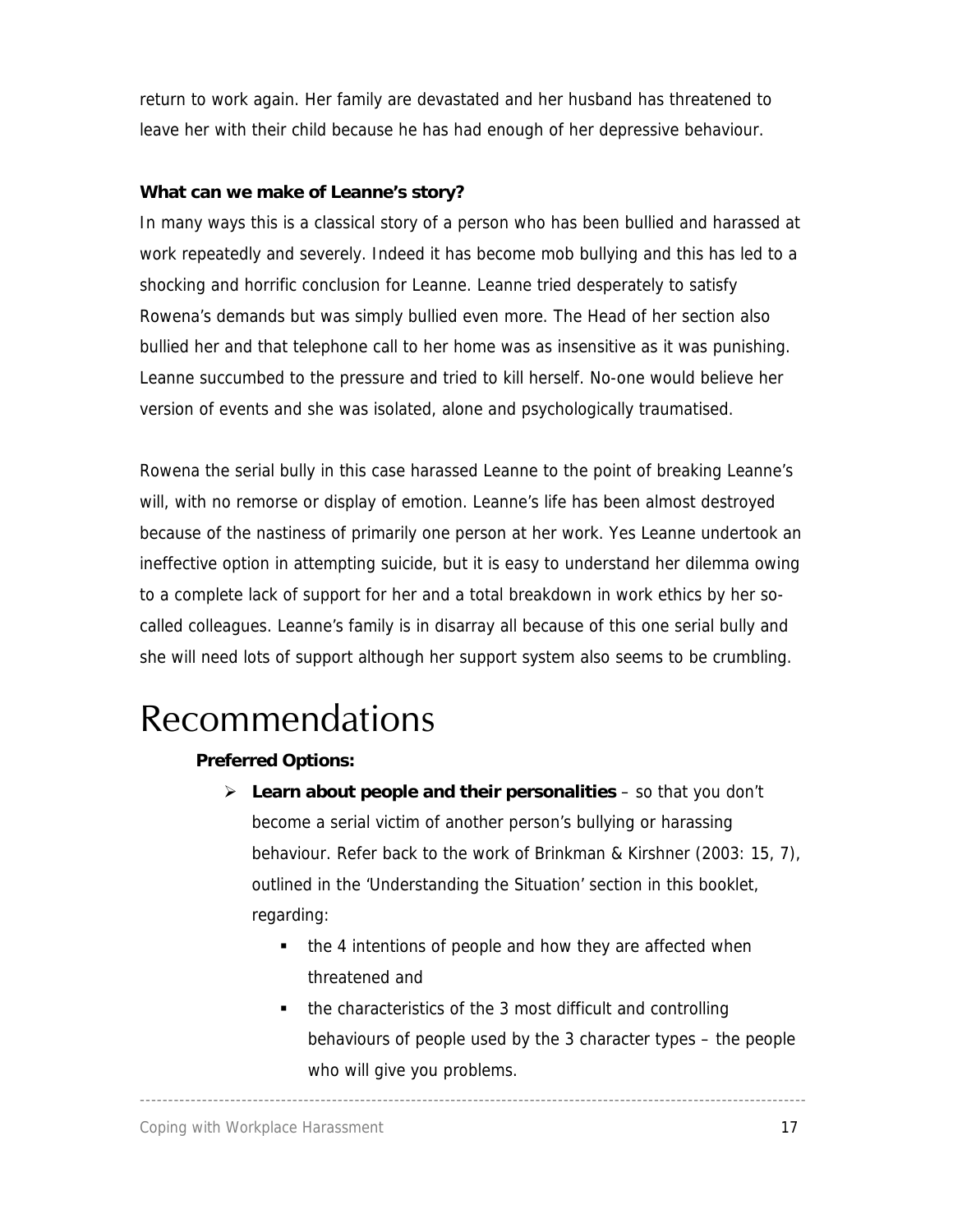Refer also to Field's (1996) overview of the character of a bully also outlined in the 'Understanding the Situation' section in this booklet.

- **As mentioned confronting a bully is not a good idea.** If a meeting is required, ensure that you have someone to advocate for you (a union representative, an articulate family member, a lawyer and so on).
- **Hang on to evidence if you can.** Don't just rely on your memory if you need to make a complaint of harassment and bullying in your workplace. Memory and concentration are the first things to be adversely affected when a person is stressed due to harassment and bullying. Keep everything you can in writing. Keep your position description handy and have copies of performance appraisals, statements or emails that demonstrate your abilities and so on. Keep copies of your medical certificates and keep diary entires of any meetings that you have with others. The bully relies on you not doing any of this so that you will not be believed by others, and the bully looks organised and convincing as a result.
- **Avoid becoming isolated from friends and loved ones.** You will require all the strength and support you can muster in order to maintain your self-esteem and self-worth and to express how you feel and what you need (to get things off your chest.
- **Seek professional help.** You can get this from your doctor even if it's just to get medical certificates for time off and know who to go to for counselling. Professional counselling is a great option, because they will listen to you and your story, they will help you understand how you are feeling and to acknowledge your pain and hurt, and they will guide you through some actions to help you deal with your distress over a period of time until psychological healing occurs.
- **Relax.** Book yourself in for meditation, yoga or tai chi classes for example or go and have regular massages. Learn how to use guided imagery e.g., with relaxation tapes, CD's, DVD's or iPods. Go for bushwalks or swimming or take up a new relaxing hobby. Go to a library or museum and have a day just for you – spoil or pamper yourself.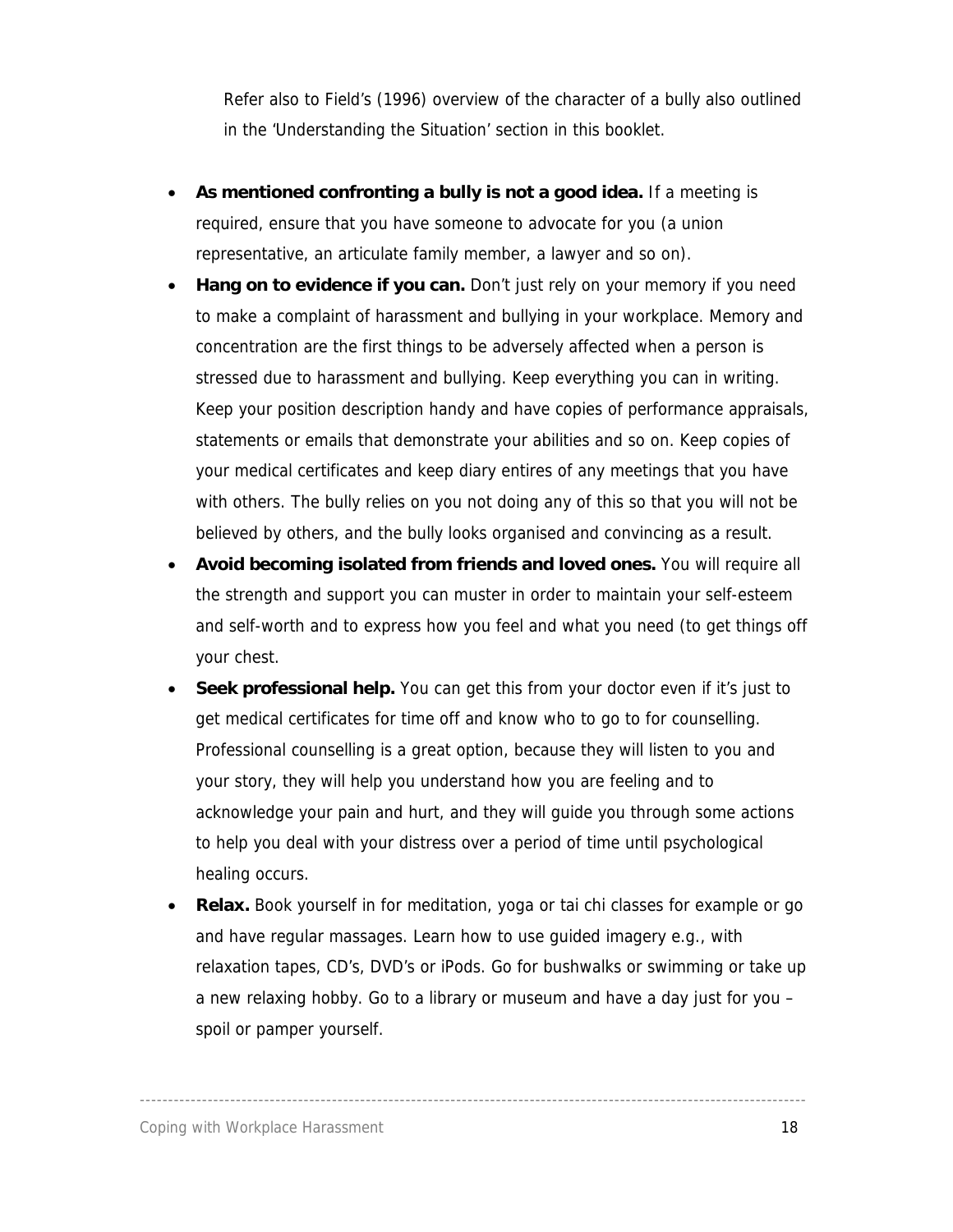- **Use a journal to record your thoughts and feeling each day.** This allows you to express how you feel. You don't have to show it to anyone, although if you are being cared for by a professional counsellor, you may wish to discuss the journal with them – help to clarify your feeling and emotions, help to focus on your strengths and resources, help you to take charge and focus on developing new positive ways of thinking and behaving.
- **Resign if you need to.** This may not be an ideal solution when you have bills and mortgages to pay but in the long run it may be best for your physical and mental health. Make sure that if you do resign, that you receive all the entitlements that you are allowed – you may ask the union representative to do this for you if you are a member. Long service leave, superannuation and so on may be basic entitlements that you have accrued.

Ideally depending on your age and health, you may have another job or income to go to. It may represent a turning point in your life, and you may choose to undertake studies or go on a trip somewhere and do some of the things you have always wanted to do but never had the time to do it. In some cases this may even mean a change in residence or even a partner – life can be like that sometimes.

• **Take legal action.** If you have a reasonable case this may be an option – (e.g., to assist with an action for personal injury, expenses and workers compensation). A lawyer could also act as an advocate for you if grievance proceedings are commenced.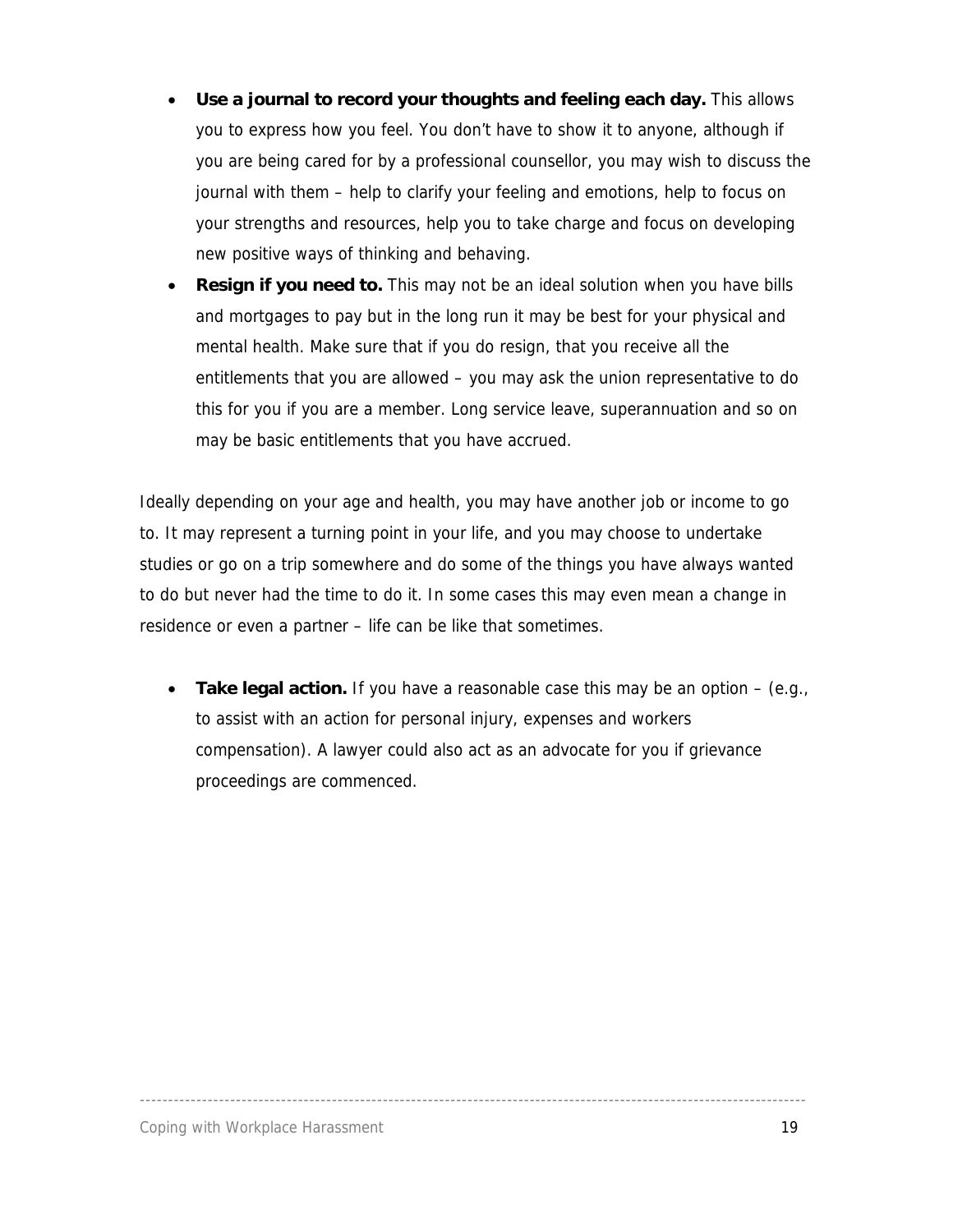### • **Case Study Examples of Preferred Options**

The following case studies are based on real stories but the people and the circumstances are fictional.

### **Case Study One – Jack**

Jack is a 59 year old single male who is a manager in a busy retail firm. Jack feels that life has passed him by a bit. He is regarded as a good manager but he has no ambitions at his stage of life to advance any more. He has worked for the firm for most of his working life and knows everything there is to know about the firm, including who to trust and who to avoid. Recently a younger woman Clare aged 25 years was assigned to do some work with him on some marketing and there was a deadline to get things done. Jack felt that Clare was ambitious and worked very hard.

One night at the office Clare was all over Jack saying how she always wanted to seduce an older man and how good looking Jack was. Jack was shocked that she was even interested in him and felt flattered. From that moment they had a passionate affair. Clare told Jack not to tell anyone because it could affect her career. Clare asked Jack if he could help her with a promotion she was applying for. Jack of course agreed as he was so thrilled to be the centre of her attention. Clare enticingly asked Jack to get some confidential files that could help her to have an edge in her promotion. Clare knew that Jack had the keys to a supervisor's office and filing cabinets. Jack felt very uneasy but he was so smitten by Clare and her amorous ways that he agreed to Clare's overwhelming appreciation.

Clare got her promotion. Clare knew that Jack would not have the influence to get her any further in the firm. Clare had moved offices and she told a stunned Jack the he had better leave her alone or she would report him for sexual assault. She stated to Jack 'Why should I be interested in some fat, bald old git like you anyway – you were just a means to an end? and went back to her work. Jack was devastated and angry. He just wanted to wring her neck but where would that get him. He was physically sick. He kept having flashbacks of their relationship and would wake during the night in a sweat for the next few months. He couldn't tell anyone and felt so alone, used and abused and his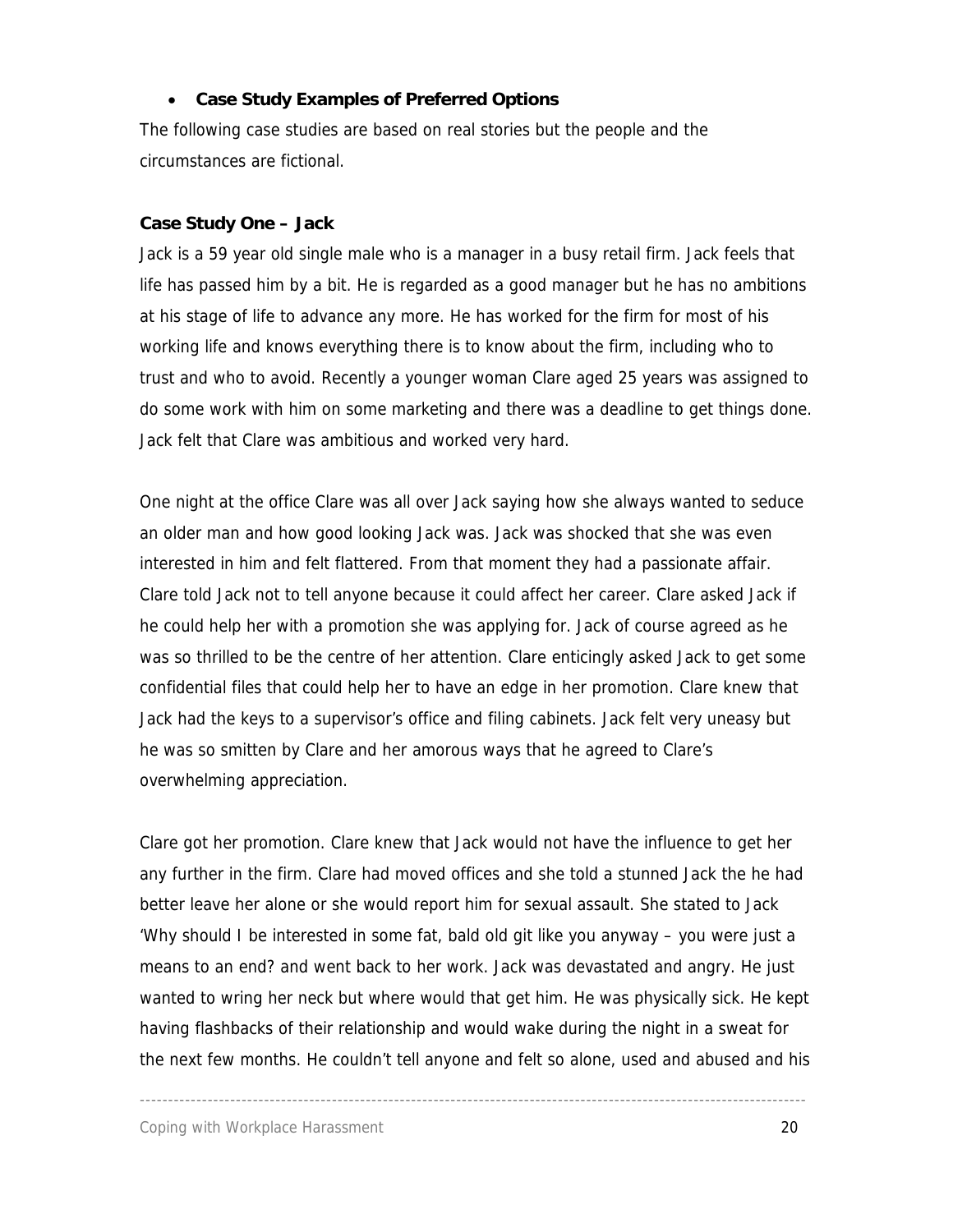self-esteem hit rock bottom. He became depressed and overawed with emotions especially whenever he saw Clare at work. Clare of course just ignored him. His concentration and memory were becoming problematic and affecting his work.

Jack realised that he was a fool but also realised that he needed help to get over this affair. He rang a local professional counsellor and spilled out his story and cried for the first time in a very long time. He related how he was so lonely and that Clare had given him a will to live again and to feel wanted and loved. He realises now that Clare was just using him to get ahead. During the counselling sessions the counsellor worked on Jack's expression of his feelings and why he felt the way he did. Why did he not like the way that he looks? Why had he abandoned an idea of forming a close relationship with a woman in his life? Jack wrote down his feelings and emotions in a journal and at times the words that he poured out shocked him for their violence – but he felt damn good about it afterwards.

An action plan was agreed to with his counsellor about the sorts of changes Jack could make in his life to feel good about himself. Jack came up with ideas such as going to the gym and getting his body back into some shape, going on a better more nutritious and less fattening diet, having his hair professionally dyed and signing on for membership with a reputable internet dating service. After a couple of months, Jack's life was transformed. He had so many enquiries on the internet from gorgeous women and he was about to date one next Friday evening (dinner and then go out to see a play). He couldn't believe how his life had been turned around and that his self-confidence had risen literally out of this Earth. Jack put Clare right out of his mind most of the time though there was some hurt still there. He now felt a slight bit sorry for her as her life would be one long lie.

### **What can we make of Jack's story?**

There is no doubt that Clare was a bully and manipulator and preyed on Jack's vulnerability. Clare would sleep her way to the top assuming that she survives long enough to do so as she is really playing with 'fire' and with peoples' emotions and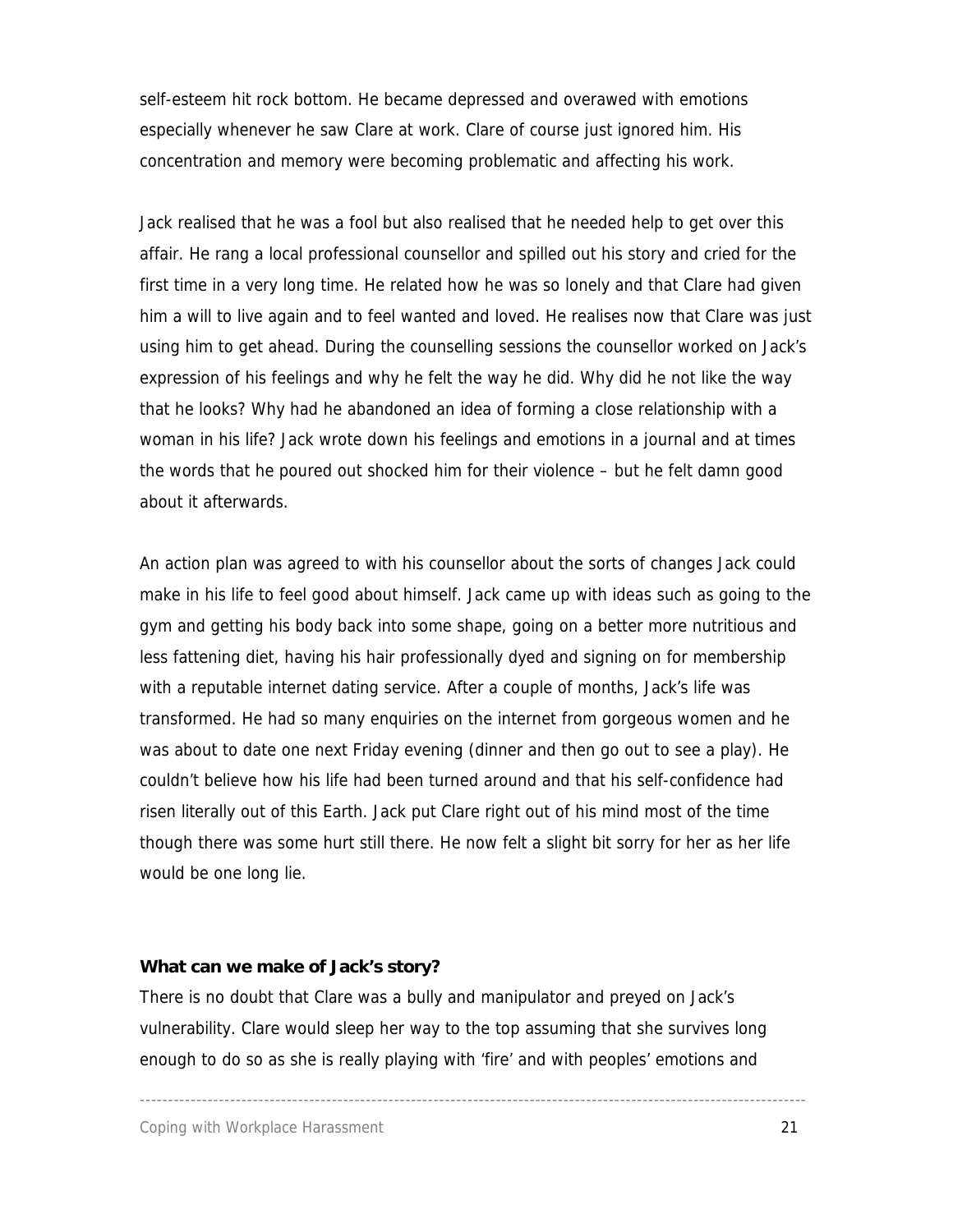someone may take more than simple offence. Jack was devastated by her actions – he thought for once in his life that someone cared for him and could make him happy. He was also caught in a catch 22 in that he could not tell anyone about the affair. When Clare broke it off she threatened him in a frightening way and he had little recourse but to agree. Jack was all alone and feeling depressed and contemplated suicide for a short while. No-one in the office or anywhere else could surely believe that such a relationship could exist outside of sexual assault and he fantasised himself being portrayed in the media as a nasty lecherous old predator.

Jack showed great strength of character to admit that he had a major problem and sought the services of a professional counsellor. This is exactly what he needed because he couldn't confide his story to anyone else. In doing this Jack was able to understand more about himself and his life and that this was actually a precursor for a change that was long overdue. He picked himself up and did something to change his life positively through an action plan developed with his counsellor. It was hard work at first but after a while he was feeling fitter than he had been for twenty odd years. He felt good. This story could have turned out much differently and potentially with tragic consequences. It demonstrates the dangers of workplace harassment and bullying and gives a glimpse of how horrific it can be in terms of consequences for the victim.

The following Activity Diary and Rating Scales have been sourced from 'Coping with Depression, Booklet 2: Getting Active' pp. 4-6, published on a pdf web based file by The Clinical Psychology Service of Northampton Healthcare Community (NHS) Trust and have been modified to address the Jack's case study.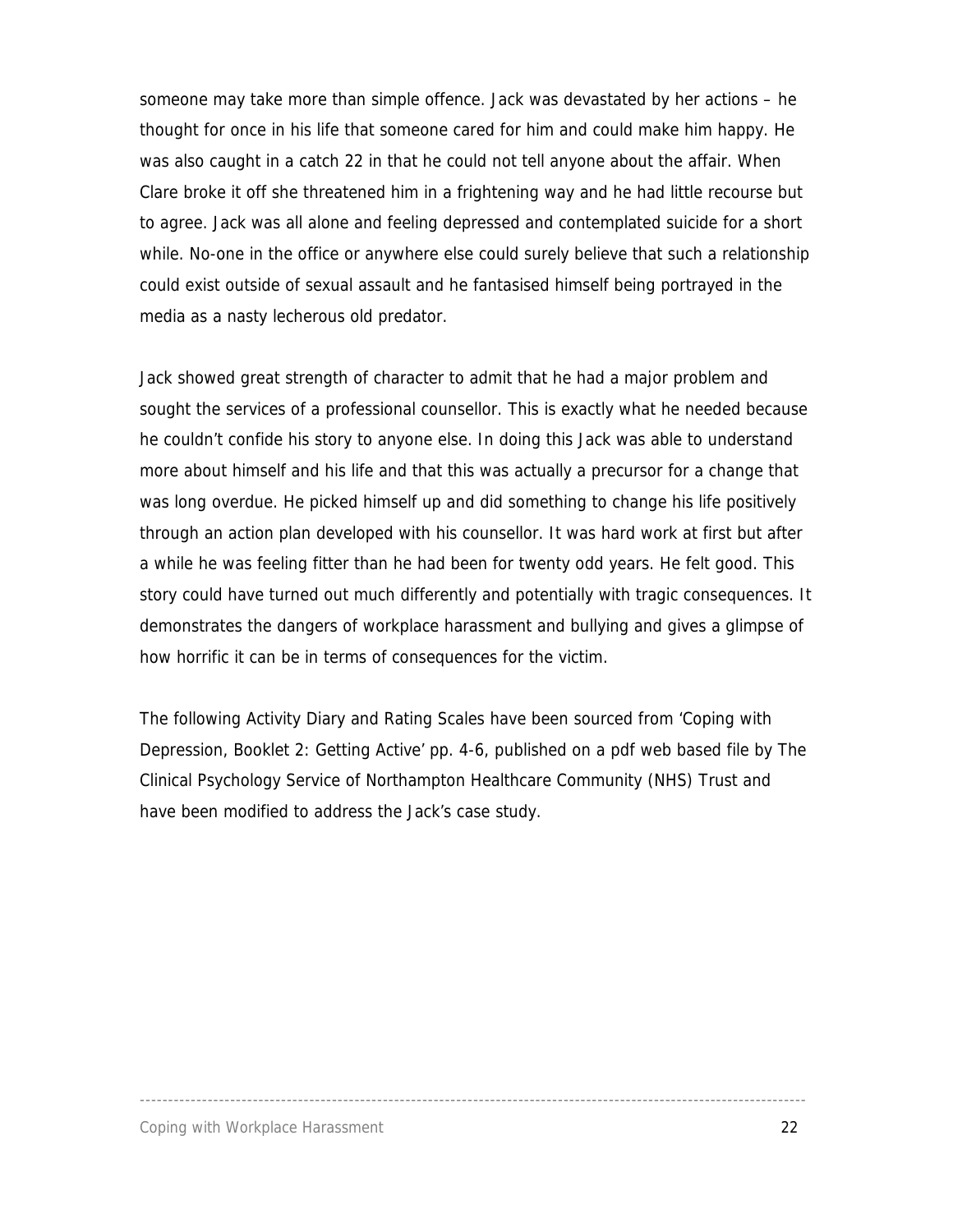### **Jack's Activity Diary**

 Jack is pretty used to writing documents and he has agreed to keep a diary if this will help him to lift his mood and anxiety. We know from the outcome of his case above that a journal and this diary were helpful in changing Jack's perception on life.

The ratings key for P which is Pleasure and A which is Achievement are explained below:

| 0           | 1 | $\mathcal{P}$ | 3 | 4 | 5    |
|-------------|---|---------------|---|---|------|
| <b>None</b> |   |               |   |   | Very |
| At all      |   |               |   |   | Much |

**P (Pleasure) Rating Scale:** 

### **A (Achievement) Rating Scale:**

| 0           | 1 | $\mathcal{L}$ | 3 | 5    |
|-------------|---|---------------|---|------|
| <b>None</b> |   |               |   | Very |
| At all      |   |               |   | Much |

In the diary below, Jack needs to write down the times of his daily activities and rate his activities during that period for pleasure and achievement. It is important to that Jack writes down his activities, the time and the rating as soon as he can as they occur rather than to leave it to memory. In people who are depressed, their short term memory and concentration are often poor so writing things down is a positive exercise in itself to assist with memory, to get things clear and to see what achievements and pleasure occur. Jack has agreed with her counsellor to keep writing in his diary for each day for maybe 3 or 4 days if he can. Jack's counsellor told him not to worry if he misses a day – maybe do an extra day at the end. Jack's diary is outlined below. It is important that Jack brings his diary with him to his next counselling session, so that he can discuss what he has written and identify positive things in his daily life. This his first attempt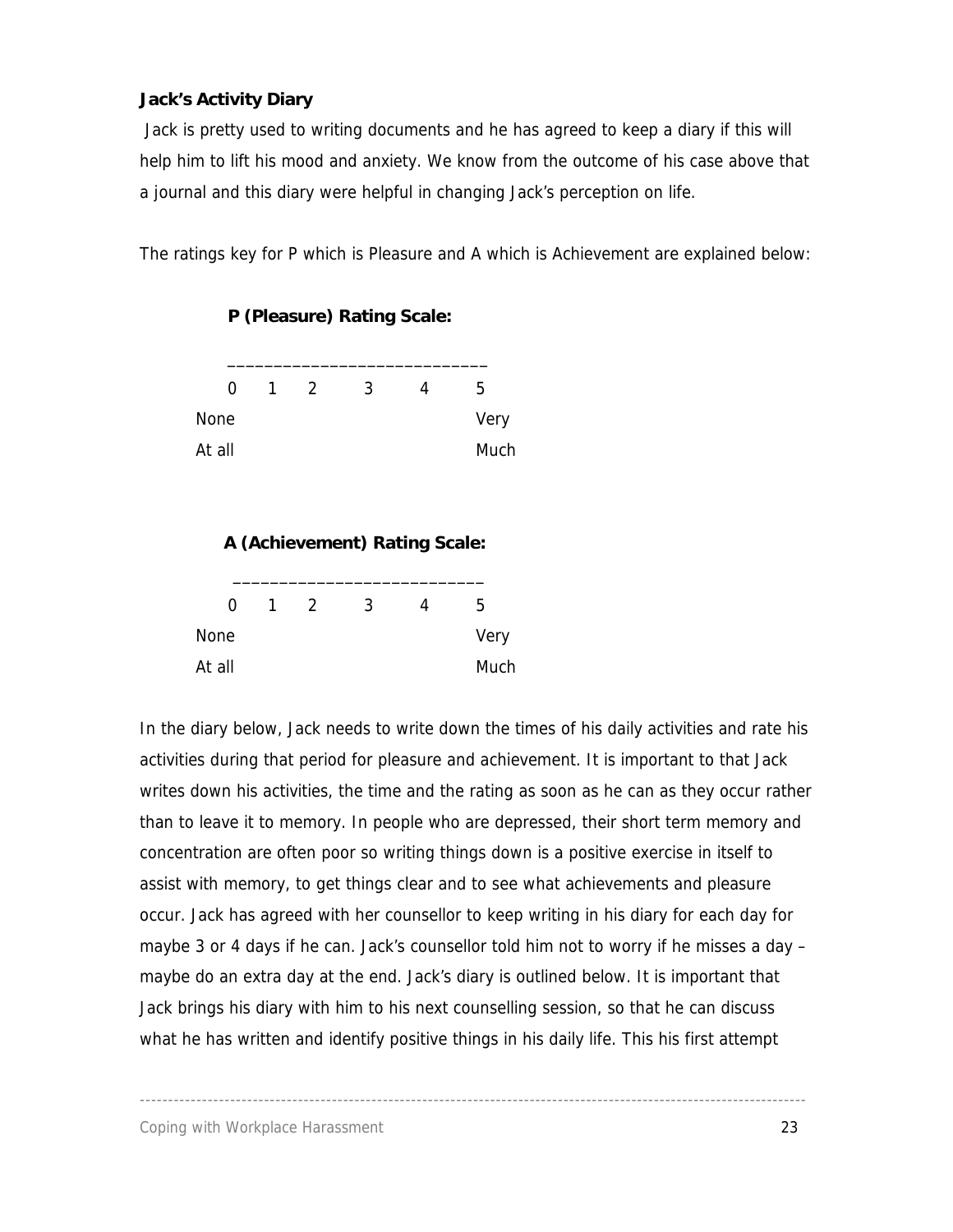shows that he has a strong sense of control and is starting to get a life – something he hasn't had for a long time.

|                                                    | whilst on sick leave for a few days |         |  |  |
|----------------------------------------------------|-------------------------------------|---------|--|--|
| <b>TIME</b><br><b>ACTIVITIES</b><br><b>RATINGS</b> |                                     |         |  |  |
| 6am                                                | Gets out of bed                     | $P = 2$ |  |  |
|                                                    | Heads off to the gym                | $A=4$   |  |  |
|                                                    | Has a solid workout on              |         |  |  |
|                                                    | weights and swims in                |         |  |  |
|                                                    | heated pool for 20                  |         |  |  |
|                                                    | laps                                |         |  |  |
| 7am                                                | <b>Back home</b>                    | $P=0$   |  |  |
|                                                    | Turned television on                | $A=2$   |  |  |
|                                                    | Had breakfast                       |         |  |  |
|                                                    | Rides exercise bike for             |         |  |  |
|                                                    | 20 minutes                          |         |  |  |
| 10am                                               | Had shower                          | $P = 1$ |  |  |
|                                                    | Got dressed to go to                | $A=0$   |  |  |
|                                                    | town                                |         |  |  |
| 10.30am                                            | Drives to hardware                  | $P = 3$ |  |  |
|                                                    | store and buys                      | $A = 3$ |  |  |
|                                                    | equipment for fixing                |         |  |  |
|                                                    | back door                           |         |  |  |
| 11.15am                                            | Has hair cut and dyed               | $P = 2$ |  |  |
|                                                    | at hairdressers                     | $A = 3$ |  |  |
| 12.40pm                                            | Went shopping for                   | $P = 2$ |  |  |
|                                                    | new clothes                         | $A=3$   |  |  |
| 3pm                                                | Arrives home. Starts                | $P = 4$ |  |  |
|                                                    | work on back door                   | $A = 4$ |  |  |
| 4pm                                                | Played some music                   | $P = 1$ |  |  |
|                                                    | Cleaned house                       | $A=1$   |  |  |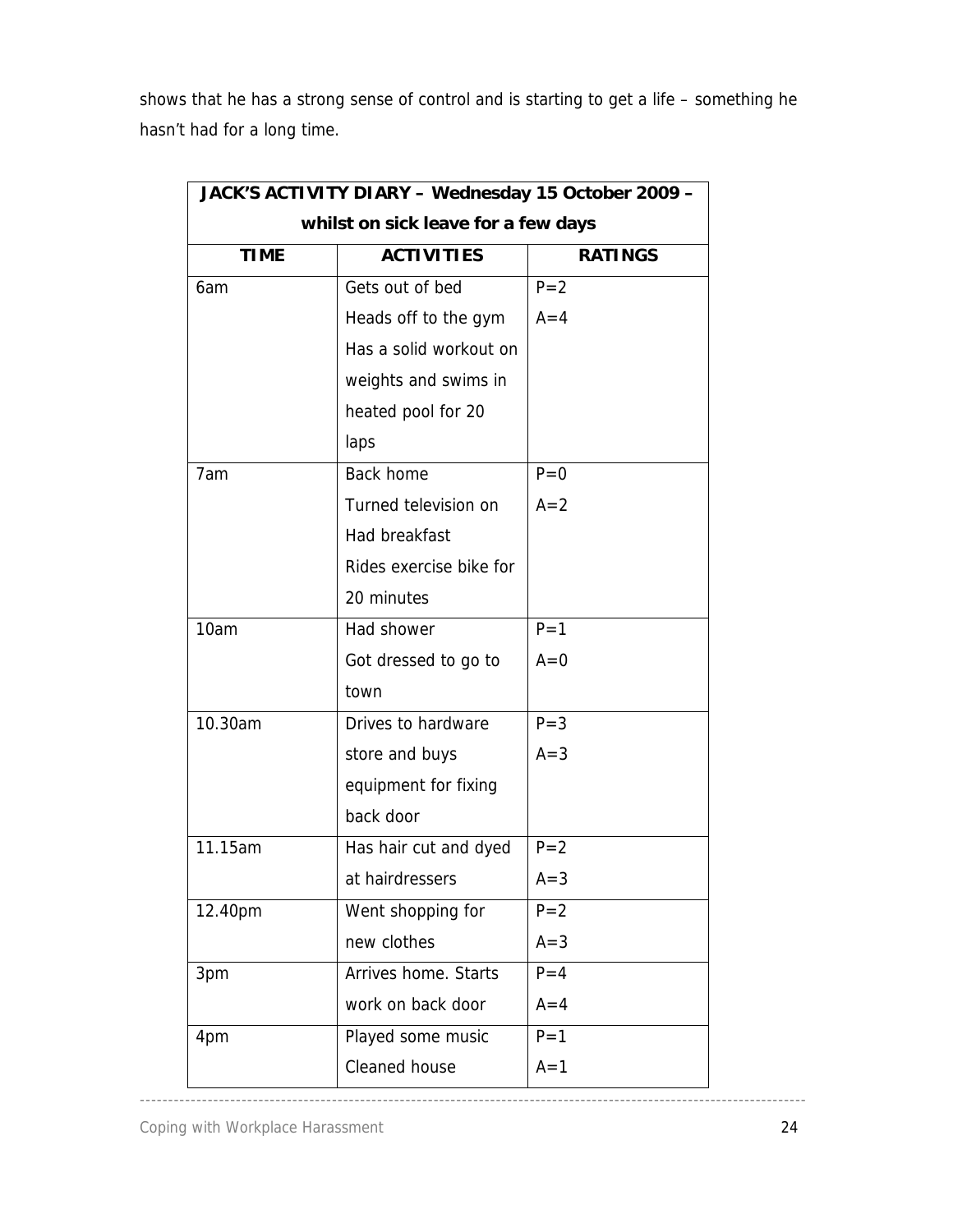| 5.30pm       | Phoned mate              | $P = 4$ |
|--------------|--------------------------|---------|
|              | Plans to see football    | $A = 3$ |
|              | match on weekend         |         |
| 6.30pm       | Cooks dinner. Healthy    | $P = 2$ |
|              | fish dinner with lots of | $A=2$   |
|              | vegetables               |         |
|              | Has meal in front of     |         |
|              | television               |         |
| 7pm -10.30pm | Goes onto internet to    | $P = 4$ |
|              | see what replies he      | $A=4$   |
|              | has got in his dating    |         |
|              | service email box        |         |
| 11.30pm      | Off to bed               | $P = 2$ |
|              |                          | $A=2$   |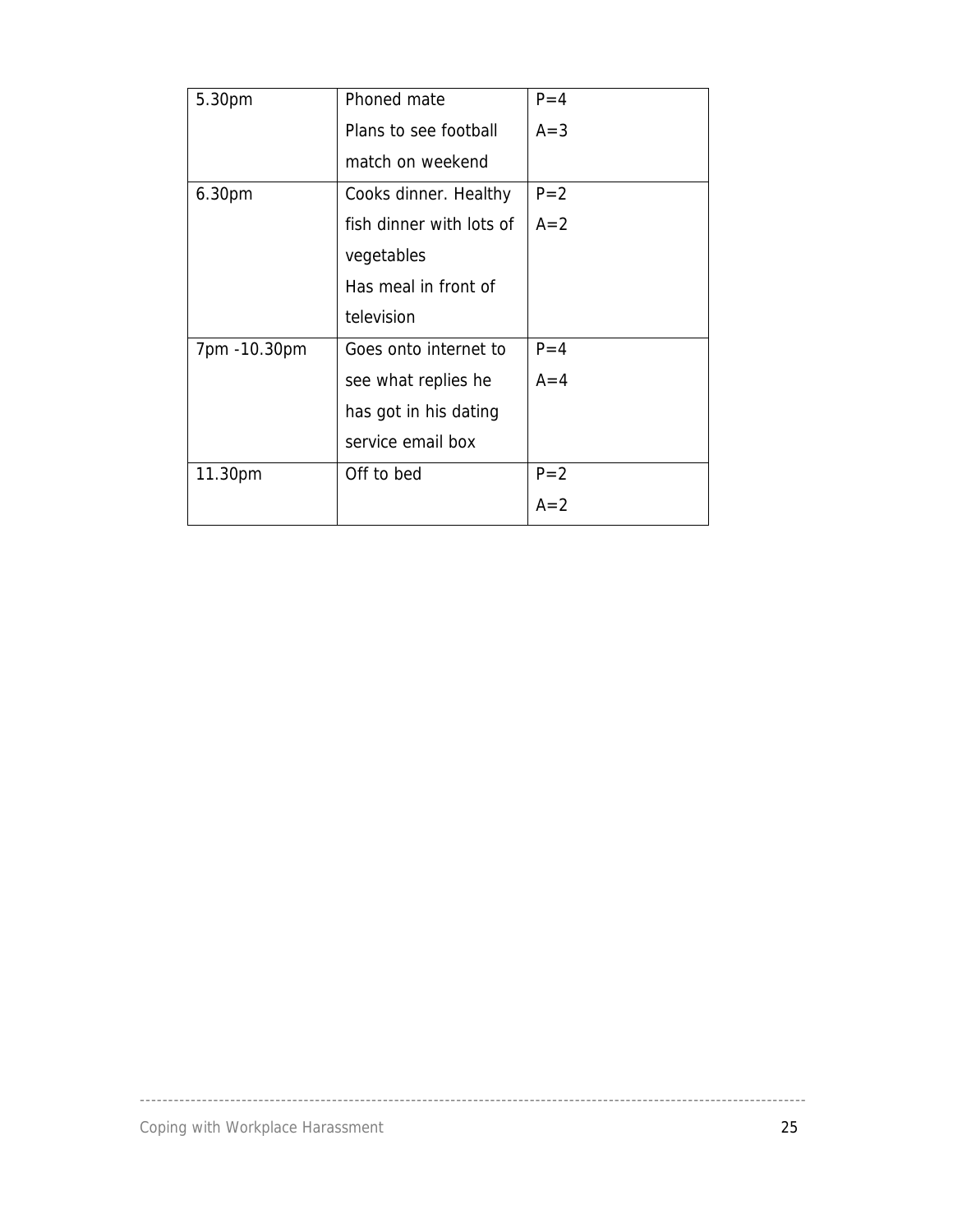### **Case Study Two – Tanya**

Tanya is an 18 year old girl who works part time in a shoe store to pay her way through university. The manager is Brad a 29 year old, fit looking man who is a real go-getter can-do sort of personality. Tanya is by contrast quite shy and very well mannered. Tanya asked Brad one day if she would be able to work a couple of extra shifts a week as she wanted to go on a holiday in summer. Brad looked at Tanya, put his hand over her breast and with a smirk on his face said 'Well what do I get if I give you the shifts? Tanya was shocked and very scared. She knew Brad always felt that Brad was a bit creepy, but now she was scared. Tanya shrugged his hand off her breast and told him to forget it and went back to her work for which Brad said under his breath but so she could hear '…teaser'. Tanya cried all that day and rang her mother and told her what had happened. Her mother was angry and said she would ring this '……' and tell him off. Her mum also said that this was sexual assault, but Tanya said 'no, no, no don't say that mum just leave it it's not worth carrying on like that.' Tanya decided then and there however that she couldn't face going back to work alone with Brad again. Tanya rang Brad and told him that she was resigning and hoped never to have to see him again. Brad replied 'yeh, whatever and hung up'.

#### **What can we make of Tanya's story?**

This is sexual assault and bullying by a person in a position of power over Tanya. Tanya could have reported this to the police but didn't – she felt that the chances of anyone believing her would be remote. In a small store the chances of gaining any resolution for something like this is next to impossible – it would be her word against his and without any evidence she felt that she could only be subjected to more humiliation and revenge. She wouldn't doubt Brad's capacity to be violent. Tanya probably took the only way out so that at least she knew she wouldn't be subjected to repeated abuse. Of course she lost her job and would now have to look again. She is feeling vulnerable though and feels she may not trust another male employer again. Tanya has had a terrible experience and unfortunately there are few protections for young vulnerable workers in such smaller workplaces in our communities, especially for females. In this case, Tanya opted for safety over an income. To avoid being cast as victim however, she will need to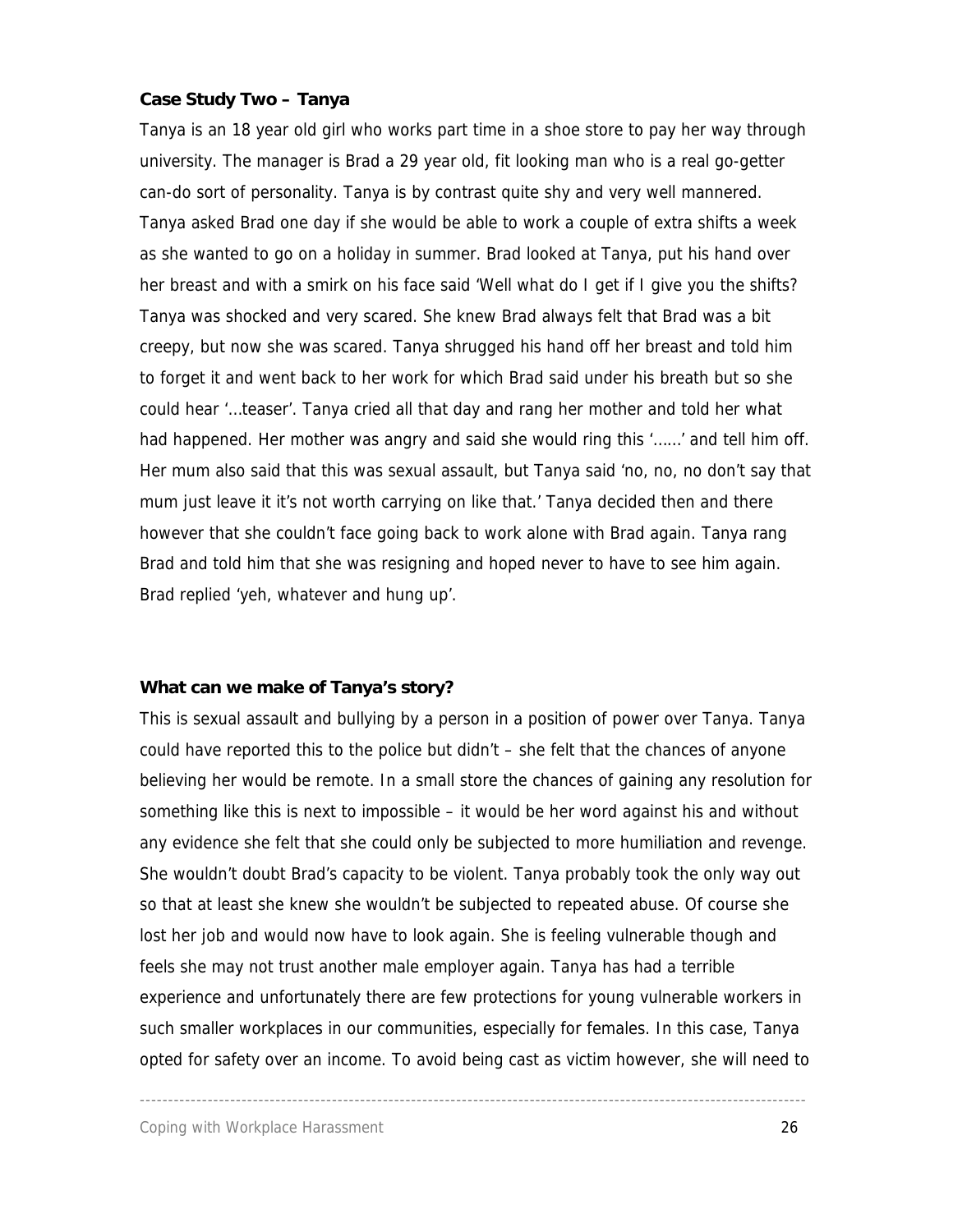reflect and take stock of this event and understand that she was not at fault, that her actions were practical but designed to help her get on with life again. She would also be more aware of warning signs of danger in the workplace, learned in this case by hard experience. Tanya has loving parents and two sisters who continue to support her emotionally and that is important in sustaining her resilience.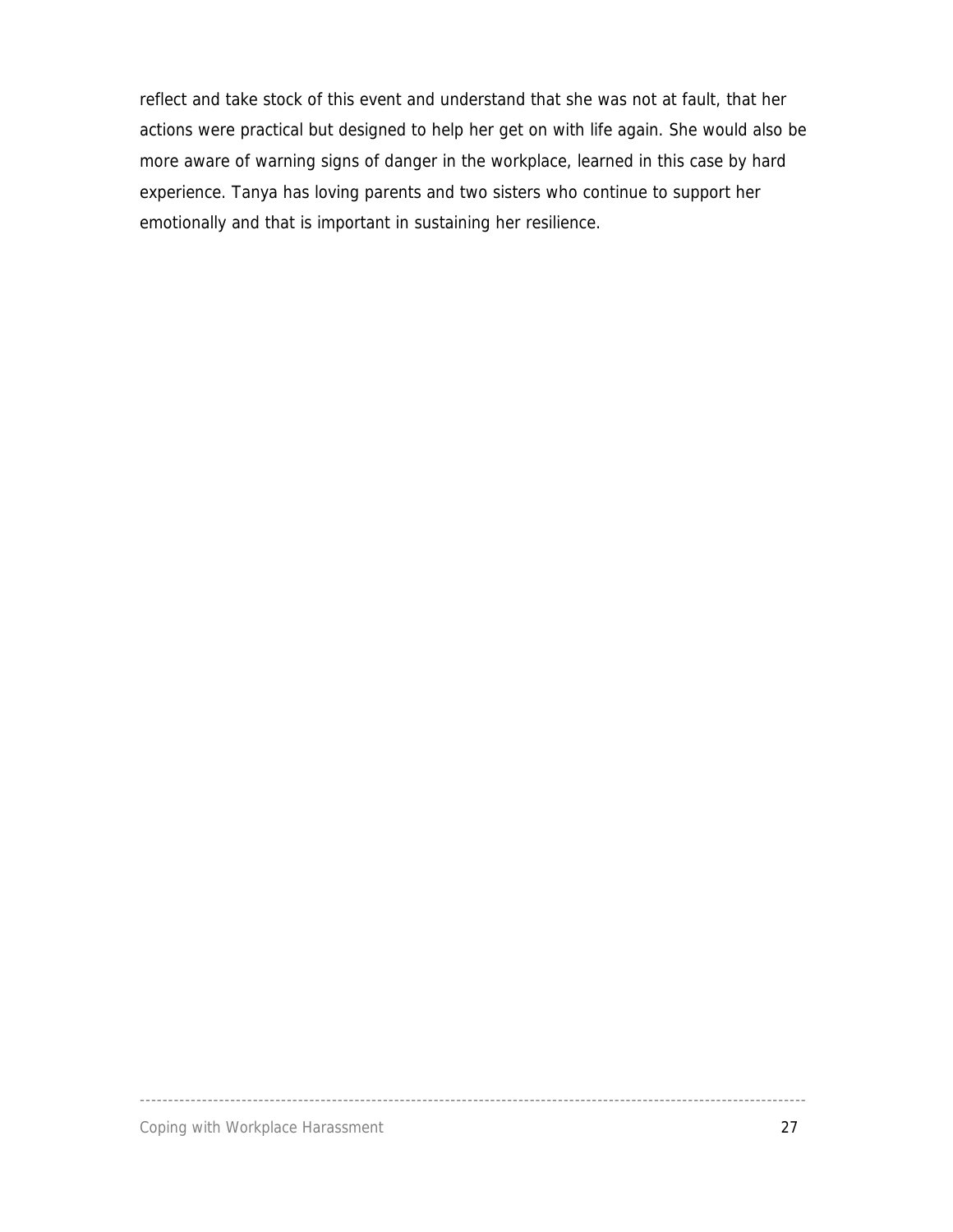# <span id="page-27-0"></span>Conclusion

This booklet has explored the complex issues that relate to workplace harassment and bullying. A number of larger quotations were used to identify the nature of bullying, about who does the bullying and the effects on the victim and the perpetrator. This is a major public health issue that needs much more research, particularly regarding how a victimised person can defend themselves without being ruined or destroyed as a human being in the process. Case examples were presented and outcomes of treatment care or experiences were explored in relation to evidence and what may work in practice.